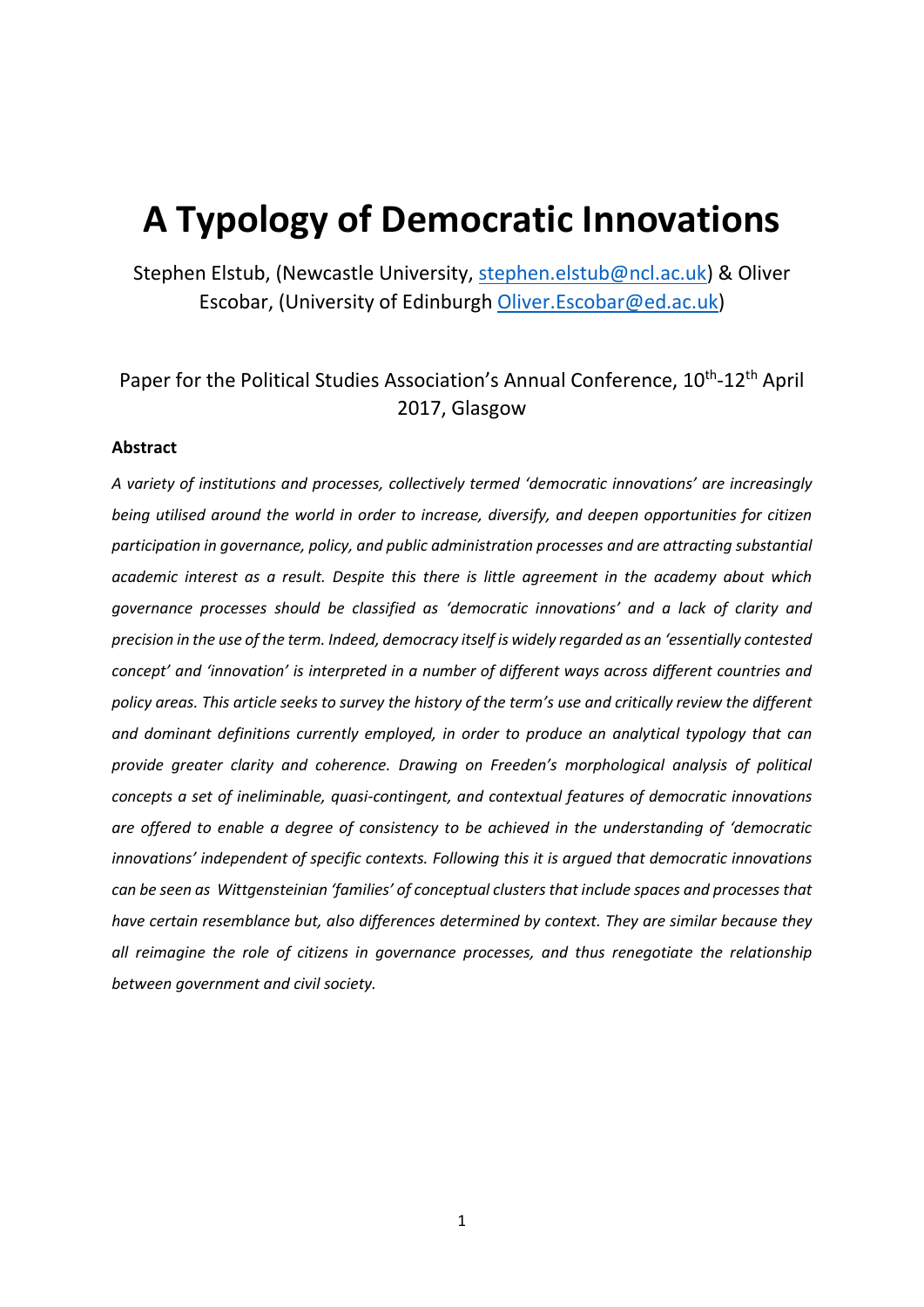## **Introduction**

**.** 

The field of democratic innovation has taken shape since the turn of the century, bringing together diverse streams of democratic thought and action. This new field stems from the confluence of a range of practical and theoretical projects advancing the critique and development of democracy throughout the 20<sup>th</sup> Century. However, the label 'democratic innovation' has only recently started to galvanise a burgeoning academic field built on notable publications (Smith, 2009; Hendriks, 2011; Geißel & Newton, 2012; Geißel & Joas, 2013; Grönlund et al., 2014; Lee, 2015; Font et al., 2014; Elstub & McLaverty, 2014; Sintomer et al., 2016; Baiocchi & Ganuza, 2017) and the development of new international research networks<sup>1</sup>.

There is limited agreement in academic work about which governance processes should be classified as 'democratic innovations' and a lack of clarity and precision in the use of the term. Indeed, democracy itself is widely regarded as an 'essentially contested concept' (Gallie, 1955-6) and 'innovation' is interpreted in a number of different ways across different countries and policy areas (cf. Sørensen, 2017). This article seeks to survey the history of the term's use and critically review the different and dominant definitions currently employed, in order to produce an analytical framework that can provide greater clarity and coherence. It is argued that democratic innovations can be seen as a Wittgensteinian 'family' of conceptual clusters that include spaces and processes that have certain resemblance but, also differences that are determined by context. They are similar because they all reimagine the role of citizens in governance processes, and thus renegotiate the relationship between government and civil society. Drawing on Freeden's(1994) morphological analysis of political concepts a set of ineliminable, quasi-contingent, and contextual features of democratic innovations are offered to enable a degree of consistency to be achieved in the understanding of 'democratic innovations' independent of specific contexts.

The analysis here is based upon a scoping review of the literature, the results of which are presented in section one to establish the lack of clarity and consistency in the use of the term. In section two we explain the difficulties in developing a definition and analytical typology. In the remaining sections we develop the definitions and typology, drawing on the existing literature identified in the review.

<sup>&</sup>lt;sup>1</sup> See for example the Standing Group on Democratic Innovations at the European Consortium of Political Research [\(http://standinggroups.ecpr.eu/democraticinnovations\),](http://standinggroups.ecpr.eu/democraticinnovations)) or the databases developed by Participedia [\(http://participedia.net\)](http://participedia.net/) and the LATINNO project [\(http://www.latinno.net/en\)](http://www.latinno.net/en).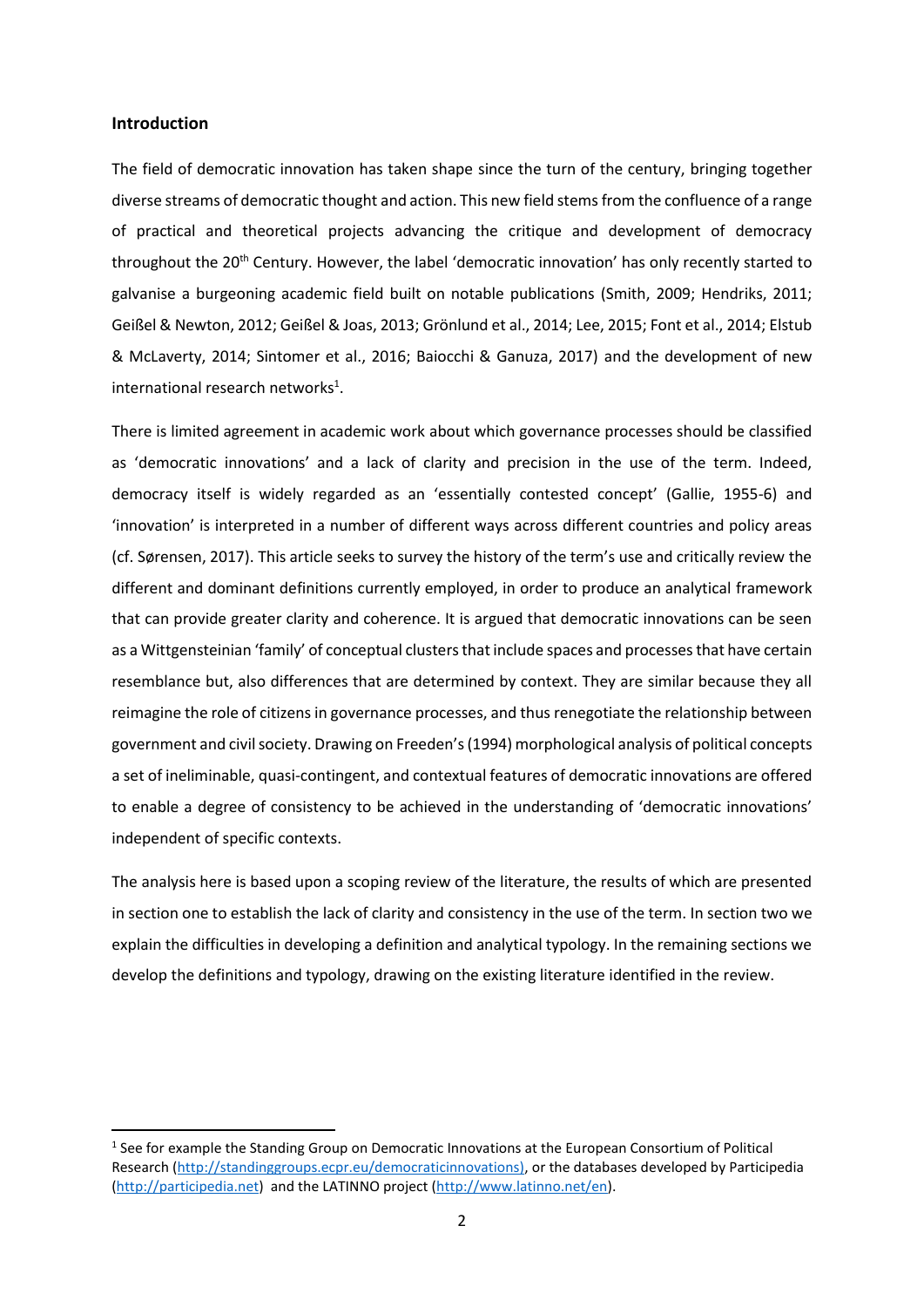## **A Scoping Review of Democratic Innovations**

1

We conducted a scoping review<sup>2</sup> of the academic literature and found that the concept of democratic innovations had limited usage prior to the early 2000s and 75% of the relevant entries were from the year 2010 onwards. At that point, the concept was gaining scholarly currency with milestone publications shaping the field (e.g. Smith, 2005, 2009). It has been also increasingly used in key initiatives by governments and NGOs such as the Open Government Partnership, which declared at its 2016 Paris summit: 'The Partnership gathers today 70 member countries and hundreds of civil society organizations that promote transparency, citizen participation and democratic innovation.'<sup>3</sup> The OGP connects key actors currently confronting the challenges of democracy across the globe, from the Americas to Australasia and through Africa and Europe. The initiative illustrates how democratic innovations have concurrently become matters of governmental concern as well as new sites for civil society mobilisation.

Part of the concept's appeal is that it carves up space to overcome a series of dualisms inherited from various fields of inquiry and practice:

- Between participatory and deliberative democracy. The field of democratic innovation accommodates both participatory and deliberative traditions, thus bridging key groundwork carried out over the last 50 years.
- Between representation and other democratic practices. The field tries to test and demonstrate the compatibility of representative, participatory, and deliberative logics in configuring new practices of democratic governance.

<sup>&</sup>lt;sup>2</sup> We would like to thank Derry Keohane for his research contribution to the review. The review was conducted between May and July 2016 and the methodological choices are outlined in detail in a forthcoming paper. Given that this is an emerging field we decided that a scoping review would be the most effective way of surveying the field. Scoping studies 'differ from systematic reviews because authors do not typically assess the quality of included studies' (Levac et al., 2010, p. 1). And they also differ from narrative or literature reviews 'in that the scoping process requires analytical reinterpretation of the literature' (Ibid.). We conducted a scoping review of peer-reviewed journal articles as well as book chapters, based on systematic searches of two databases (Web of Science and DiscoverEd) and pre-specified inclusion criteria (i.e. key search terms: variations of democ\* innovat\*; no date limit; range of search filters: title, abstract, topic). The largest search yielded 860 results, which were checked for relevance in stages by reading titles, abstracts and conducting intext keyword searches. The final shortlist of publications that met the criteria was 48 and each paper was coded to locate both definitions and typologies of democratic innovations.

<sup>&</sup>lt;sup>3</sup> The Open Government Partnership summit involved: '3000 representatives from 70 countries: Heads of State and governments, ministers, public servants, members of parliament, local authorities, civil society representatives, start-ups and digital innovators, civic techs, developers, researchers, journalists will gather in Paris to share their experiences and push forward the open government agenda in light of the global challenges.' [\(https://en.ogpsummit.org/osem/conference/ogp-summit\)](https://en.ogpsummit.org/osem/conference/ogp-summit)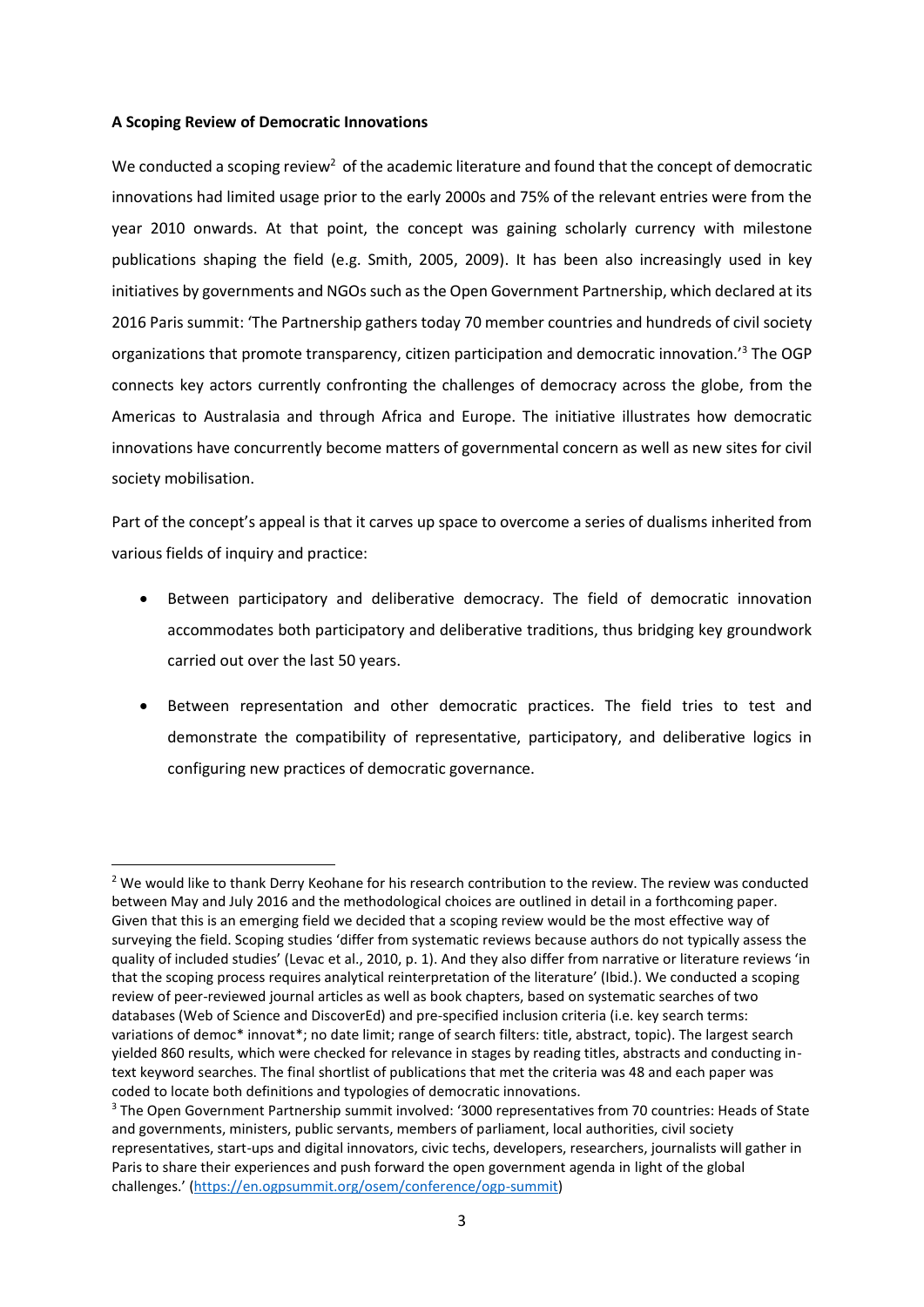- Between politics and policy. The field seeks to transcend artificial separations of the worlds of policy and politics by reintroducing normative judgement (by citizens) to disrupt the technocratic impulses of the New Public Management era (Baiocchi & Ganuza, 2017; Fischer, 2009). Democratic innovations are political sites for collective action bounded by the realpolitik of policy crucibles in the new public governance.
- Between state and civil society. The field opens space to rethink the oppositional framing of the relationship between state and civil society, by building new processes and arenas for citizen participation that try to constitute an interface, or liminal space, between both that is distinct from each (Escobar, 2014).
- Between normative and empirical concerns. The field has developed as a meeting point for those wrestling with the perennial issue of the practice of the normative. As such, it has contributed to cut across silos to accommodate scholars and practitioners from a range of disciplines and fields –from politics to urban studies, public administration, environment, education, health and constitutional reform, to name but a few.

Despite the increasing popularity of democratic innovations, our scoping review found very few efforts to provide a consistent definition of the concept or to develop a coherent typology. In this section we highlight the review findings in relation to both definition and typology, in turn.

## *Defining Democratic Innovations*

Most publications (85%) covered in our review used the term 'democratic innovations' without defining it. The scoping review included a final sample of 48 publications that met the inclusion criteria –e.g. featuring democ\* innov\* in title, abstract or topic. The sample included 3 articles from the 1990s, 10 from the 2000s, and 35 from 2010 onwards. The dramatic increase in usage of the term 'democratic innovations' coincides with Graham Smith's eponymous book in 2009, which provided a definition that is now widely used: 'institutions that have been specifically designed to increase and deepen citizen participation in the political decision-making process' (Smith, 2009, p. 1). This definition foregoes attention to democratic *innovation* as a practice and focuses instead on democratic *innovations* as the processes that embody that practice. This makes the object of study less elusive and opens space for the investigation of a range of exemplars –which are the foundation of an applied discipline (Flyvbjerg, 2004, p. 432). It also galvanises a shared terminology which was more ambiguously used before. Indeed, before Smith, democratic innovation was generally used interchangeably with social innovation, institutional innovation or participatory innovation.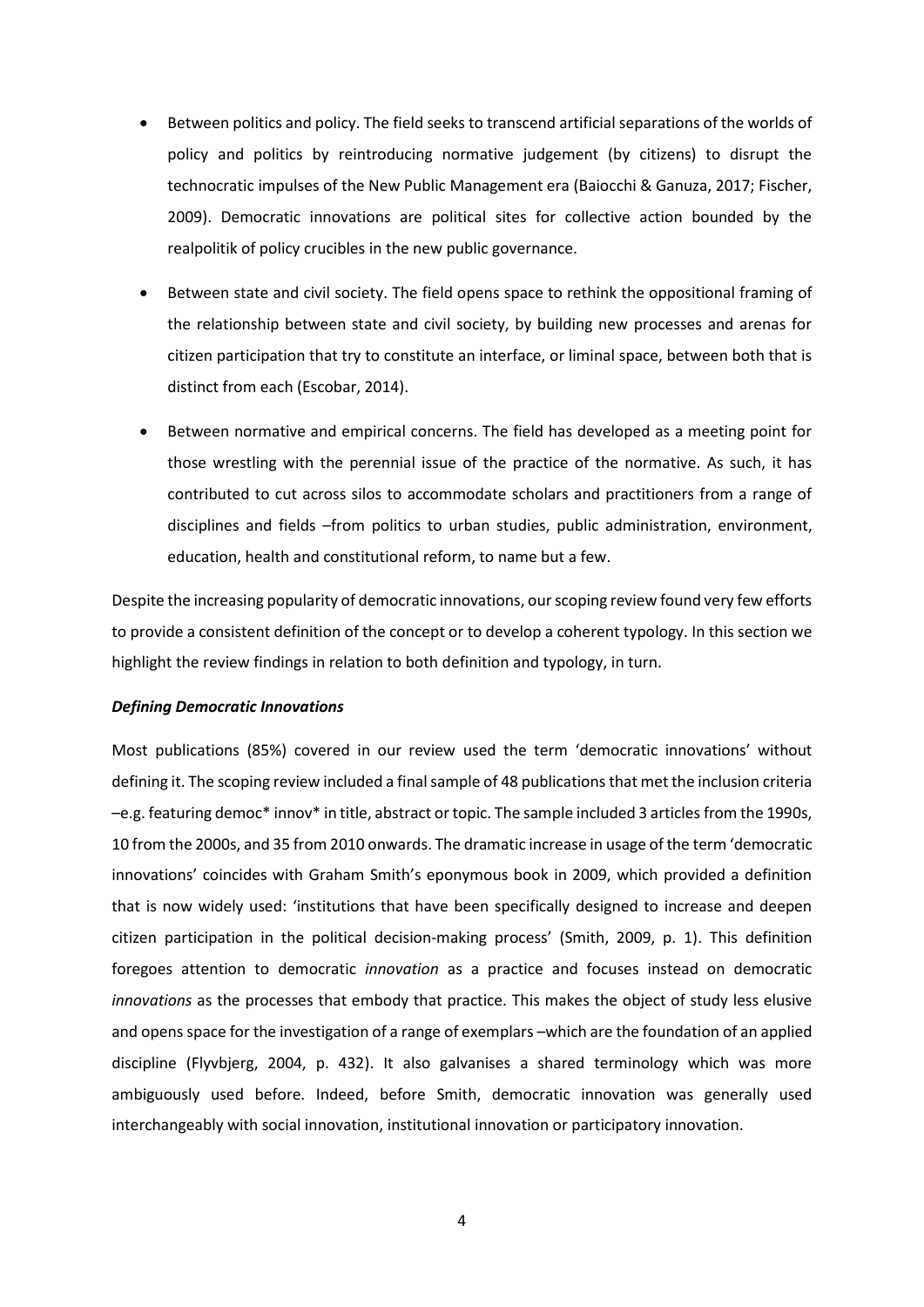#### *Typologies of Democratic Innovations*

As part of our scoping review of the literature on democratic innovations, we explored existing typologies in order to map the range of relevant processes and institutions. Only 10% of the articles offered specific typologies. Of those that did, about half separated 'direct' (sometimes 'binding') and 'deliberative' innovations, reflecting the differentiation that appeared in some definitions. In most articles it was difficult to discern types and how they were determined. Michels (2011, p. 280), for example, explicitly argues that 'four types of democratic innovation can be distinguished: referendums, participatory policy making, deliberative surveys, and deliberative forums.' This typology suffers from omission and also lacks conceptual distinctiveness, for instance: citizen juries and deliberative polls might be categorised together as deliberative innovations, or separately as deliberative surveys and deliberative fora.

Smith (2009) offers the clearest typology, which includes popular assemblies, mini-publics, participatory budgeting, direct legislation (ie. binding referenda) and e-democracy. But there is little reference to this typology in the literature, and instead most papers tend to focus on a specific democratic innovation. The term 'mini-public' was fairly rare (mentioned in 19% of the publications), while 'deliberative arena', 'deliberative institutional innovation' or 'deliberative forums' often featured before a list of recurrent examples including citizens' juries (41%), planning cells (19%) and citizens' assemblies (17%). Participatory budgeting received the most mentions (60%), while referenda and citizen initiatives were name-checked fairly often (43%)) although usually mentioned in passing rather than in-depth. The terms 'collaborative governance' or 'co-governance' were used rarely. They were, however, frequently described, usually in the form of a specific case. When 'digital participation' was mentioned, often it was either as 'e-democracy' or the application of existing forms of participation (innovative or otherwise) online.

All in all, there were few explicit typologies and there is not yet a widely used typology. There doesn't seem to be disagreement in terms of what should be considered a democratic innovation; the disagreement lies in how to conceptually divide them up. While there seems to be no widely accepted typology, there were significant repeats of certain democratic innovations, as noted above. This is to be expected in an emerging field that is driven by the study of exemplars that function as a point of encounter for democratic theory and applied social science. Therefore, it is typical to find lists of examples rather than typologies:

Democratic innovations covers a wide range of instruments: participatory budgets, citizen juries, deliberative surveys, referenda, town meetings, online citizen forums, e-democracy,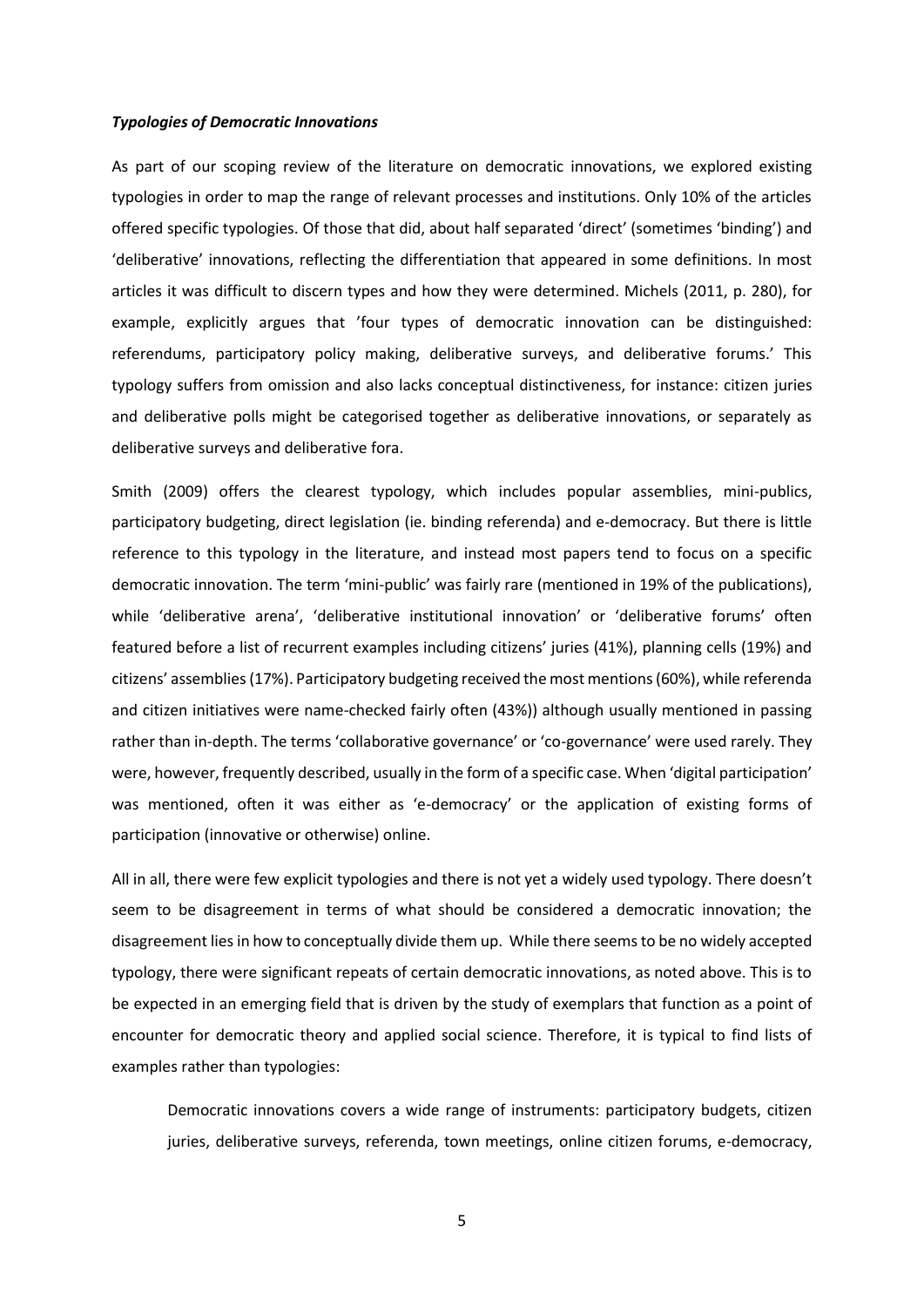public conversations, study circles, collaborative policy making, alternative dispute resolutions, and so on. (Baiocchi & Ganuza, 2017, p. 39)

In contrast, Geißel's (2013) classification of new participatory practices has three broad categories: collaborative governance, deliberative procedures, and direct democracy. We are interested in finding a middle point between the two approaches above –a typology that is not just a long list of formats nor simply an abstract set of overlapping headings. On the one hand, Baiocchi and Ganuza offer a list that mixes formats and processes; for example, alternative dispute resolution approaches and study circle formats could be used within a citizens' jury process; by the same token, participatory budgeting can be a subset of collaborative policy making and vice versa. On the other hand, Geißel's categories somewhat overlook the hybridity of practices across DIs – thus collaborative governance processes (for instance the paradigmatic case of NHS Citizen<sup>4</sup>) can have deliberative components; likewise, direct legislation mechanisms can be used as part of a broader deliberative system (see the Oregon Citizens' Initiative Review<sup>5</sup>). Alternative democratic principles and practices can be combined purposefully to assemble a democratic innovation.

Therefore, we maintain that despite the increasing use of the term 'democratic innovations' further work on defining it and typologising the field are required. In the next section we explore the challenge of doing so.

## **The Challenge of Defining Democratic Innovations**

All attempts at defining the concept face a fundamental challenge: 'democratic innovations are very different from one another and elude general characterisation' (Fung & Warren, 2011, p. 347). However, Fung and Warren do not explore why this is the case, other than to indicate it is primarily due to the great variety of types that exist. This is certainly part of the problem. Indeed, some time ago Smith (2005) identified 57 types and the number has surely increased exponentially since, including the myriad hybrids that now populate databases like Participedia or Latinno<sup>6</sup>. In this section, we offer several explanations for this variety. Firstly, the increasing number of different contexts where democratic innovations take place. Secondly, the influence of different theories of democracy on the development of democratic innovations. Thirdly, the lack of clarity about the object of study. We now turn to elaborate on each of these factors drawing on material from the scoping review.

**.** 

<sup>4</sup> See<http://participedia.net/en/cases/nhs-citizen>

<sup>&</sup>lt;sup>5</sup> See<http://participedia.net/cases/oregon-citizens-initiative-review-oregon-cir>

<sup>&</sup>lt;sup>6</sup> See [http://participedia.net\)](http://participedia.net/) an[d http://www.latinno.net/en.](http://www.latinno.net/en)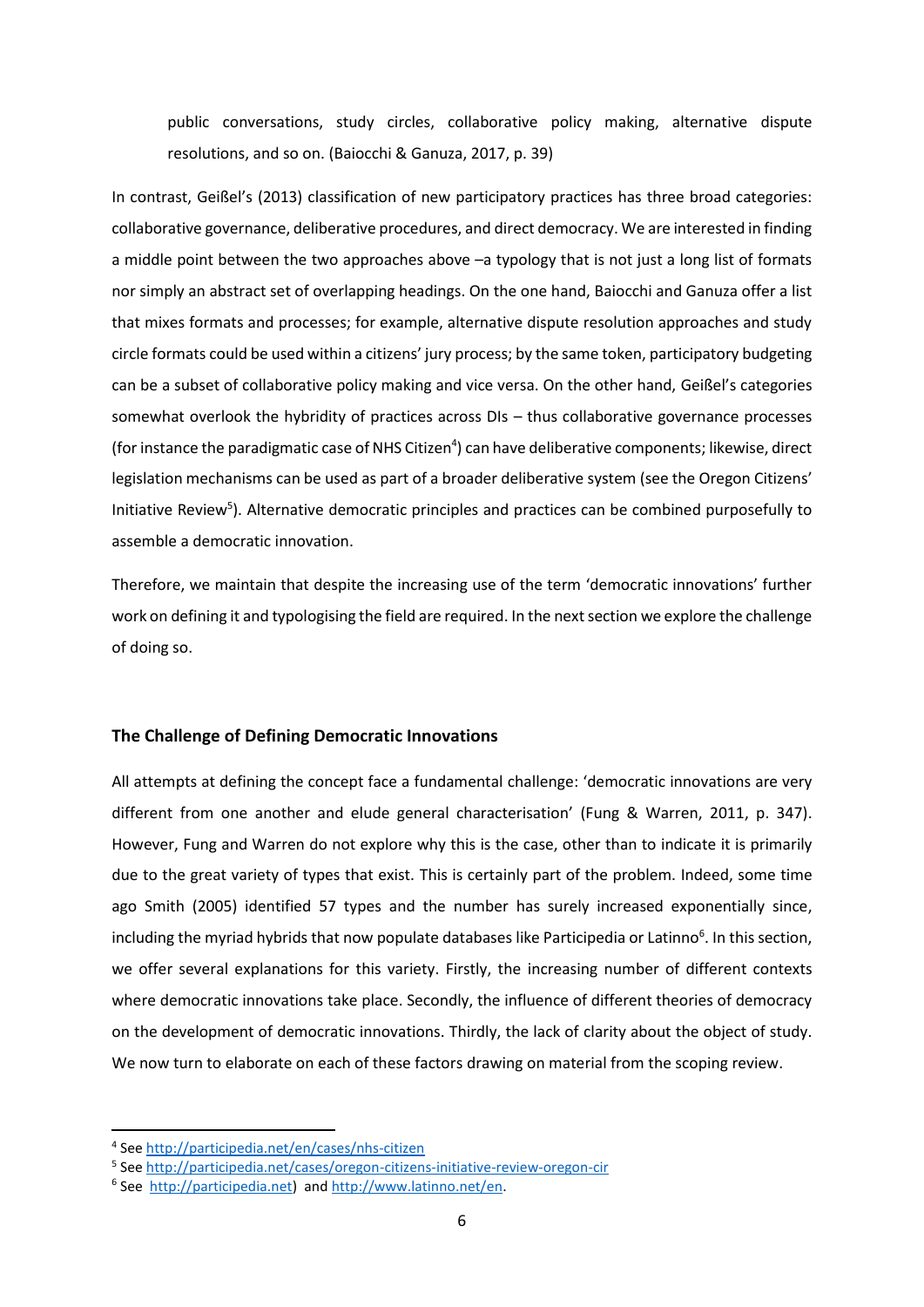## *Context*

A democratic innovation can only be considered 'innovative' in relation to its context. We see this firmly acknowledged in the definition of democratic innovations offered by Brigitte Geißel (2012, p. 164): 'as new practice consciously and purposefully introduced in order to improve the quality of democratic governance in any given state, irrespective of whether the innovation in question has already been tried out in another state.' The problem is that due to the enormity of the contexts we end up with a myriad of practices that could be defined as democratic innovations. For example, in authoritarian regimes democratic innovations are viewed differently than in established democracies:

The case of China provides a contrast to the literature on participatory innovations in democracies. While participatory innovations in democratic countries are seen as a way to deepen and improve democracy, in China these innovations are to some extent developed in order to provide an alternative to electoral democracy. (Almen, 2016, p. 478)<sup>7</sup>

The limitation of Geißel's definition is that 'context' is interpreted rather narrowly and limited to states i.e. if a practice has not been used in a specific state before, and meets certain democratic criteria, it constitutes innovation.<sup>8</sup> This might make characterisation and definitions of democratic innovations more achievable, but at the expense of some vital nuance. For example, it ignores the democratic innovations that are occurring in transnational and global governance (Rask & Worthington, 2015; Rask et al., 2012). Moreover, we believe that other contexts must be considered in this assessment such as policy area, level of governance, stage in the policy process, and function in the policy process (Elstub, 2014). The premise being that if a practice is new to these contexts it could still be classed as a democratic innovation, even if it had been implemented elsewhere within the same state (Sørensen, 2017). If this is accepted then the variety of relevant contexts is multiplied and so too the number of processes to be classified as democratic innovations, in turn making general characterisation even more elusive.

## *Theories of Democracy and Democratic Innovations*

1

The focus on democratic innovations has arisen in the context of perceived limitations and failings of representative democracy's dominant institutions such as elections and parties. Democratic innovations are thought necessary to help overcome these problems. The understanding of what type of democratic innovation is required to do this has been significantly informed by two democratic

 $7$  This then raises the question of whether the introduction of free and fair elections could be considered a democratic innovation in states in transition to democracy.

<sup>&</sup>lt;sup>8</sup> There is also the issue of the criteria for what constitutes 'new.' For example, how many times might a process have to be used in a state for it to cease to be new and consequently no longer innovative.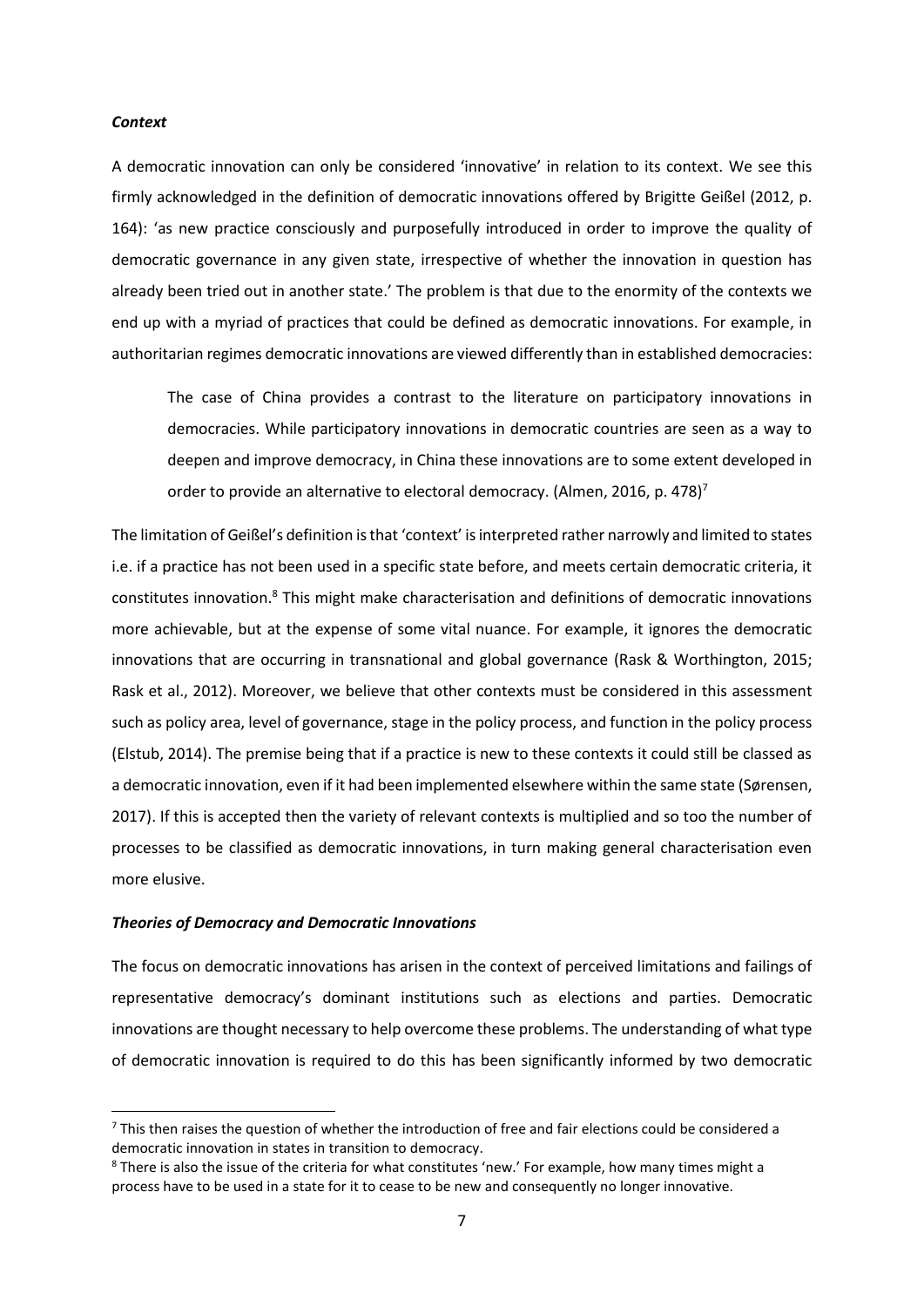theories that have emerged in the last 50 years as critiques of representative democracy, namely participatory democracy and deliberative democracy (Davidson & Elstub, 2014; Kössler, 2015), which propose differing, but related solutions to this democratic malaise and corresponding legitimacy deficit (Elstub, forthcoming 2017). Both theories aim to reform, rather than replace, representative democracy, and democratic innovations are therefore also seen in this light (Fung, 2006). However, there are important differences between these two theories which has consequently led to a variety of designs of democratic innovations to promote the various norms of each, which again makes defining democratic innovations challenging. Floridia (2014, p. 305) sums up the differences between these two theories of democracy: 'participatory democracy is founded on the direct action of citizens who exercise some power and decide issues affecting their lives, while deliberative democracy is founded on argumentative exchanges, reciprocal reason giving, and on public debates which precede decisions.'

Robin Leidner (1991) was the first scholar to use of the term 'democratic innovation' with respect to democratic governance in the National Women's Studies Association (NSWA), where she argues that one-person-one-vote majority electoral processes contradict core feminist principles of giving voice to minority groups. In this first use we see key themes identified that would prove central to subsequent discussions of democratic innovations. Most notably a critique of representative democracy, but also links to deliberative democracy as Leidner (1991) suggests that in the NSWA all arguments should have equal weight regardless of numbers of supporters. However, no definition of 'democratic innovation' is offered by Leidner. A few years later John Stewart (1996, p. 32) defines 'innovations in democratic practice' as processes 'designed to bring the informed views of ordinary citizens into the processes of local government.' The debates on democratic innovations have since moved well beyond local government to include national and even transnational governance too, however, again we see a nod to deliberative democracy in this definition with the requirement of 'informed views.'

In addition to the continued theme of democratic innovations offering something new in comparison to the orthodoxy of representative democracy, we see an explicit link to participatory democracy emerging a few years later in a definition of democratic innovation offered by Michael Saward (2000, p. 4): 'The phrase "democratic innovation" expresses a critical commitment to democratic values of popular participation and political equality, allied to an urgent imperative for theorists to articulate and analyse new solutions to the problems of democracy.' Graham Smith's (2009, p. 1) more recent definition moves the focus from 'democratic innovation' to 'democratic innovations', while cementing the influence of participatory democracy: 'Institutions that have been specifically designed to increase and deepen citizen participation in the political decision-making process.' There is still a potential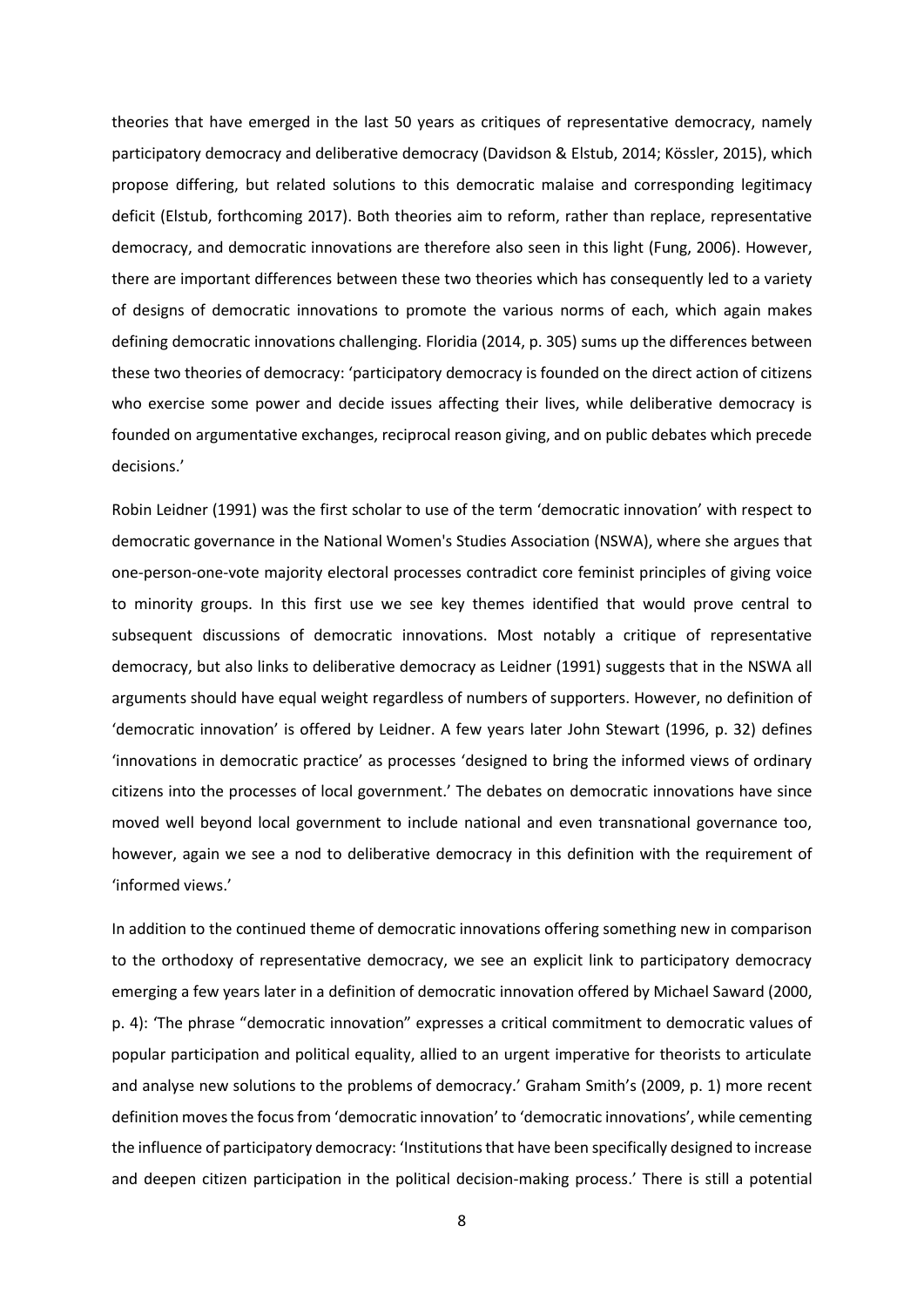influence here from deliberative democracy too if 'deepen' is interpreted at making participation more meaningful and improving citizens' opinions either prudentially or epistemically, which it can be given 'considered judgement' is one of the evaluative criteria Smith proposes to assess democratic innovations. As we saw above Geißel (2012, p. 164) suggests that the aim of democratic innovations is to 'improve the quality of democratic governance.' This improvement could be informed by participatory and/ or deliberative democracy, or indeed any other democratic theory. However, in specifying that democratic innovations 'involve citizens in the decision-making process' (Geißel, 2012, p. 163), we see the influence of participatory democracy, while elsewhere it is made clear that deliberative democracy also underpins a strand of democratic innovations (Geißel, 2012, p. 166).

While the theories of participatory democracy and deliberative democracy are clearly related, and often entangled in the complexity of practice, they are not the same, and aspire to promote related, but ultimately different values (Elstub, forthcoming 2017) and this distinction has led to different types of democratic innovations, aiming at the enactment of different and potentially conflicting democratic goods as James Fishkin (2012, p. 71) notes: 'Democratic Innovations have tended to move in two conflicting directions. Some aspire to increase inclusion and some to increase thoughtfulness.' Cohen (2009, p. 257) suggests 'social complexity and scale limit the extent to which modern polities can be both deliberative and participatory' and consequently if we expand participation, deliberative quality will be reduced (see also Thompson, 2008, p. 513). The point is that different types of democratic innovations are likely to be required to promote participatory democracy to a deliberative version, and vice versa. We can see this clearly demonstrated in Fung's (2007, p. 445) pragmatic equilibrium, which is achieved when 'the consequences of the institutions that' a particular democratic theory 'prescribes realize its values well and better than any other feasible institutional arrangements over a wide range of problems and contexts'. The equilibrium point will vary though according to the approach to democracy, as the 'consequences acceptable to one, will be rejected by the other' as they have varying norms (Fung, 2007, p. 444). The influence of these two different democratic theories on democratic innovations therefore results in making characterisation more elusive.

However, it is also conceptually coherent to consider a conception of 'participatory deliberative democracy' (della Porta, 2013) where citizens deliberate to make collective decisions. Moreover, it has been argued that 'advancing both is coherent, attractive, and worth our attention' (Cohen, 2009, p. 248); would 'provide a richer alternative for the improvement of democracy in search for political legitimacy' (Vitale, 2006, p. 753) and may well be our best hope to save democracy (della Porta, 2013). Indeed, Elstub (forthcoming 2017) argues that participatory democracy can enhance and facilitate the inclusion of all relevant reasons and assent from all affected, that is required in a deliberative interpretation of legitimacy, while 'deliberative' participation makes participatory democracy less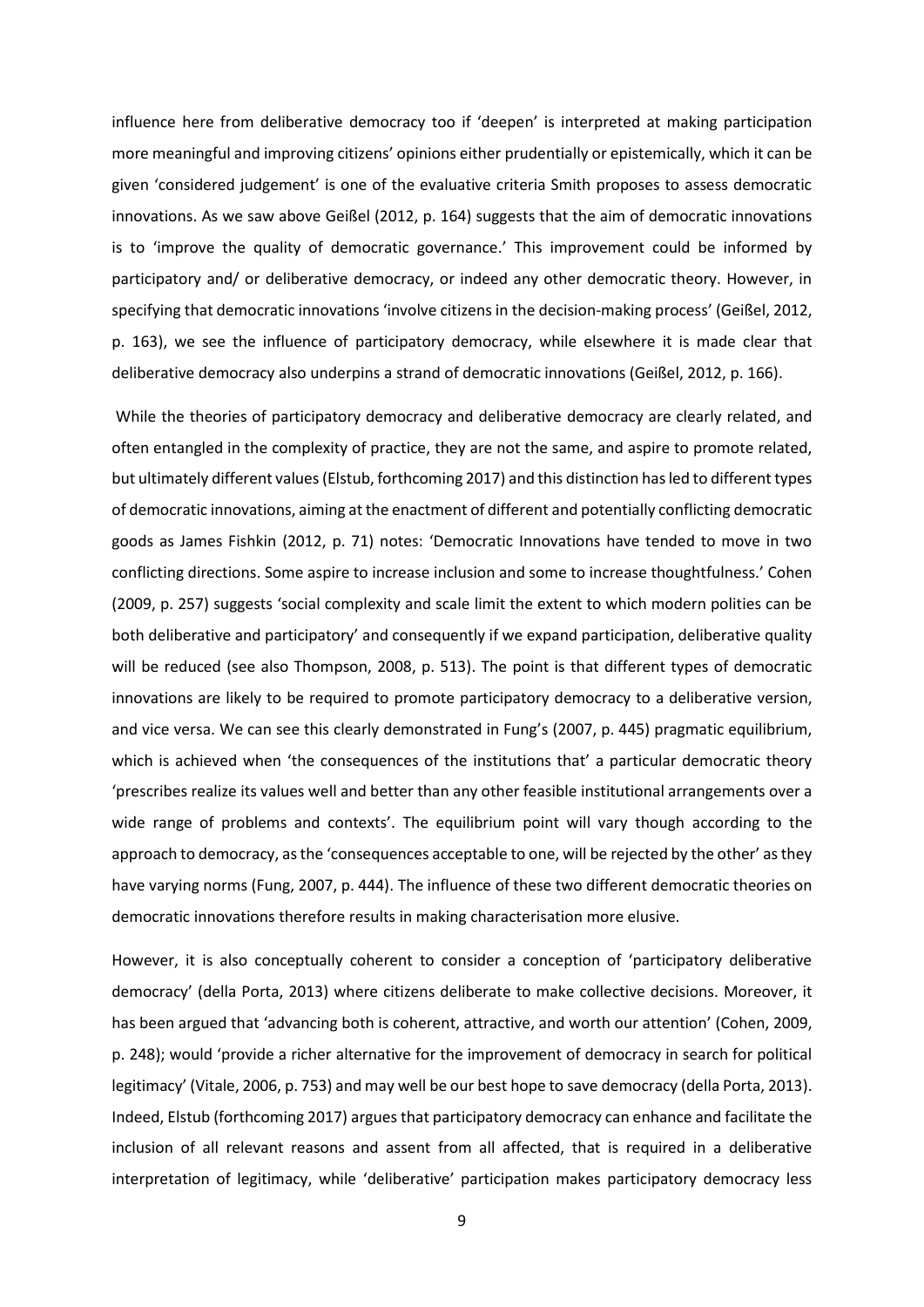vague, enhances the educative effects that political participation is considered to cultivate in citizens, and enables inequalities to be addressed through public reasoning. Participatory and deliberative democracy thus can and do overlap in practice, despite theoretical differences and tensions between them. Consequently, they can potentially be reconciled in practice through appropriately configured processes that blend participatory and deliberative principles following, for instance, the pragmatist approach of democratic innovators such as John Dewey (1927; Escobar, forthcoming). Many democratic innovations thus emerge from experimental blending, which contributes to their diversity and intensifies the challenge of deriving a suitable definition and typology.

## *Object of Study*

There seems to be little agreement on what type of object democratic innovations are. This ontological debate is at the heart of the conceptual challenge. Saward (2000, p. 4) mentions 'solutions' which is rather vague and for Geißel (2012) democratic innovations are 'practices' which is less vague, as it indicates that 'implementation' is required (Newton, 2012, p. 4) but still remains very encompassing and ontological debates about the nature of 'practice' further complicates the concept (Schatzki et al., 2000; Schatzki, 2002). Baiocchi and Ganuza (2017, p. 39) make it more specific by mentioning 'instruments' but perhaps muddle important distinctions between formats, techniques and approaches that may be combined as part of a democratic innovation process. In turn, Smith (2009, p. 1) has provided a more specific and concrete institutional focus which has now seemingly become the dominant definition in the field (e.g. Bua, 2012; Mattijssen et al., 2014; Trettel, 2015). The institutional focus certainly reduces the variety of things considered as democratic innovations and therefore renders finding a suitable encompassing definition less challenging. However, we consider it to be too restrictive as institutions have some level of stability and continuity over time (Warren, forthcoming 2017) that many democratic innovations still lack in most contexts. Moreover, it excludes innovative processes within established mainstream institutions that can be an important aspect of democratic innovation (Hendriks & Dzur, forthcoming). Consequently, we suggest that democratic innovations may be institutions *or processes*.

## **A Definition of Democratic Innovations**

Having outlined the challenges of defining democratic innovations we now move to develop our own based upon recurrent themes from existing definitions.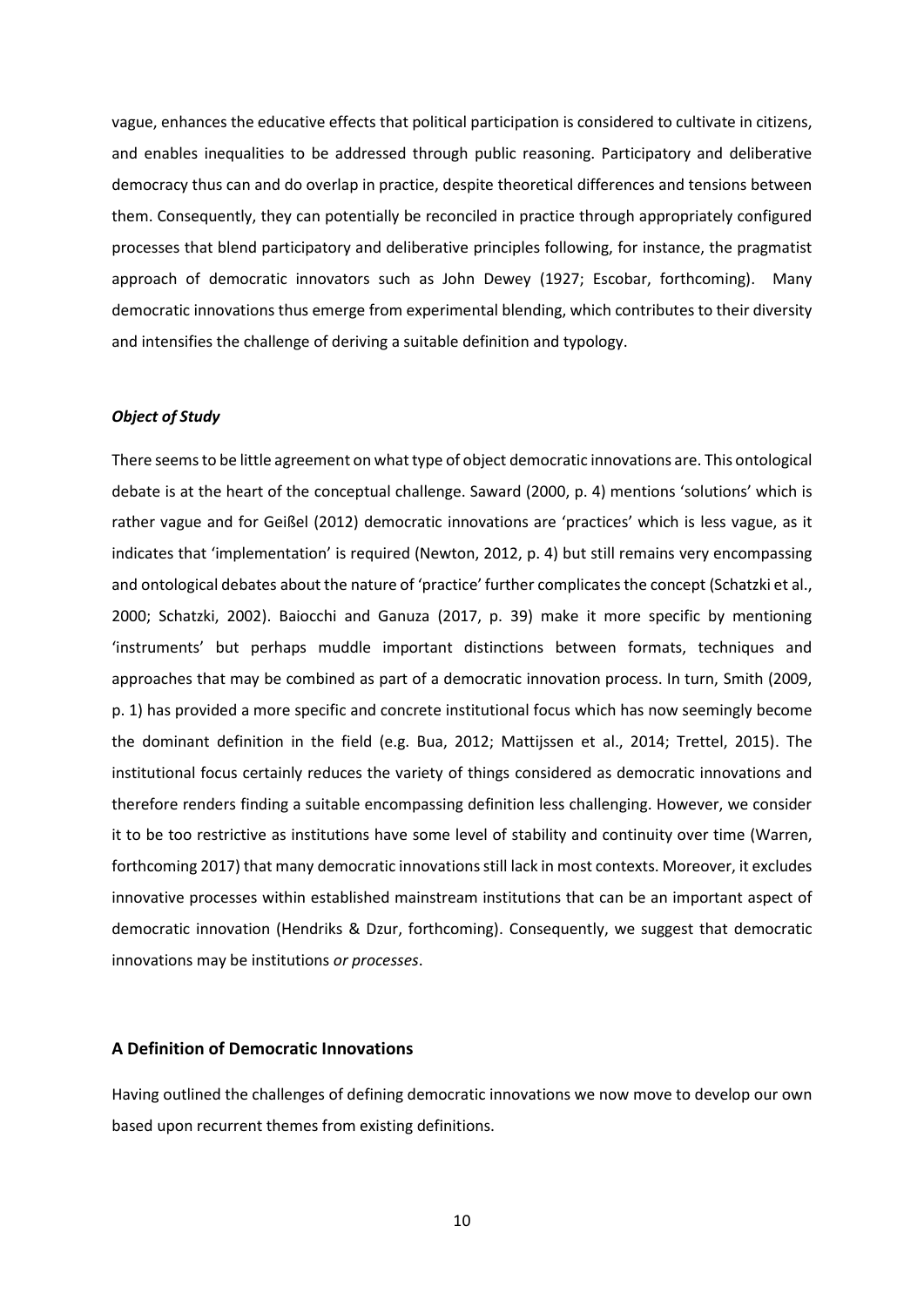Although most sources do not define democratic innovations, in those that provided a definition, four themes were recurrent. Firstly, the articles placed a strong emphasis on increasing direct participation, signifying that an innovation is democratic insofar it increases opportunities for citizen engagement and influence –as argued by Smith (2009, p. 2-3).

Secondly, innovation is usually expressly set in contrast to representative democracy: 'Democratic innovations refer to different arrangements of procedures, through which citizens are involved in public decisional mechanisms and differ from the traditional representation models' (Trettel, 2015, p. 88). Questioning associative forms of participation, this conceptual work tends to emphasise that democratic innovations 'directly engage citizens' rather than only 'individuals who represent organised groups' (Smith 2009, p. 2). In this sense, 'democratic innovations change the political subject and widen the political boundaries to include lay citizens' (Baiocchi and Ganuza 2017, p. 45). In contrast to consumerist models of citizenship advanced in the New Public Management era, or traditional associational models based on collective representation, democratic innovations open space for the reconstruction and influence of the deliberative citizen in the context of the 'New Public Governance' (Osborne, 2010). This challenges minimalist versions of democracy for citizenconsumers, as well as traditional associations' claims to being representative while struggling to be inclusive. In effect, democratic innovations do not suppress the influence of organised interests, advocacy groups and associational life, but they place alongside it a 'universal subject of participation' that enacts politics by prioritising deliberation over protest or representation (Baiocchi and Ganuza 2017, p. 95). This notion of the deliberative citizen is therefore mobilised to provide a political subject that can legitimately engage in the myriad theatres of the New Public Governance (Newman & Clarke, 2009; Mahony et al., 2010; Hajer & Wagenaar, 2003).

The third recurring theme in the literature was about legitimacy and how democratic innovations do not merely happen to increase legitimacy, but are designed specifically to do so. Frequently, there is a conceptual differentiation between innovations in direct democracy and deliberative democracy, but often transcended by focussing on the 'democratic goods' to be realised by new combinations of participatory and deliberative practices (Smith 2009, p. 12).

The fourth and final theme highlighted by the review is that democratic innovations are, above all, contextual. As Crouzel (2014, p. 1) puts it: 'Democratic innovation flows from the synergies generated between different types of actor (public institutions, civil society organizations, private sector, citizens, the media).' As noted earlier, Geißel (2012, p. 164) has argued that context determines the extent to which something may be considered a democratic innovation in a given state. However, we argued that this consideration must be more fine-grained and take into account the multitude of policy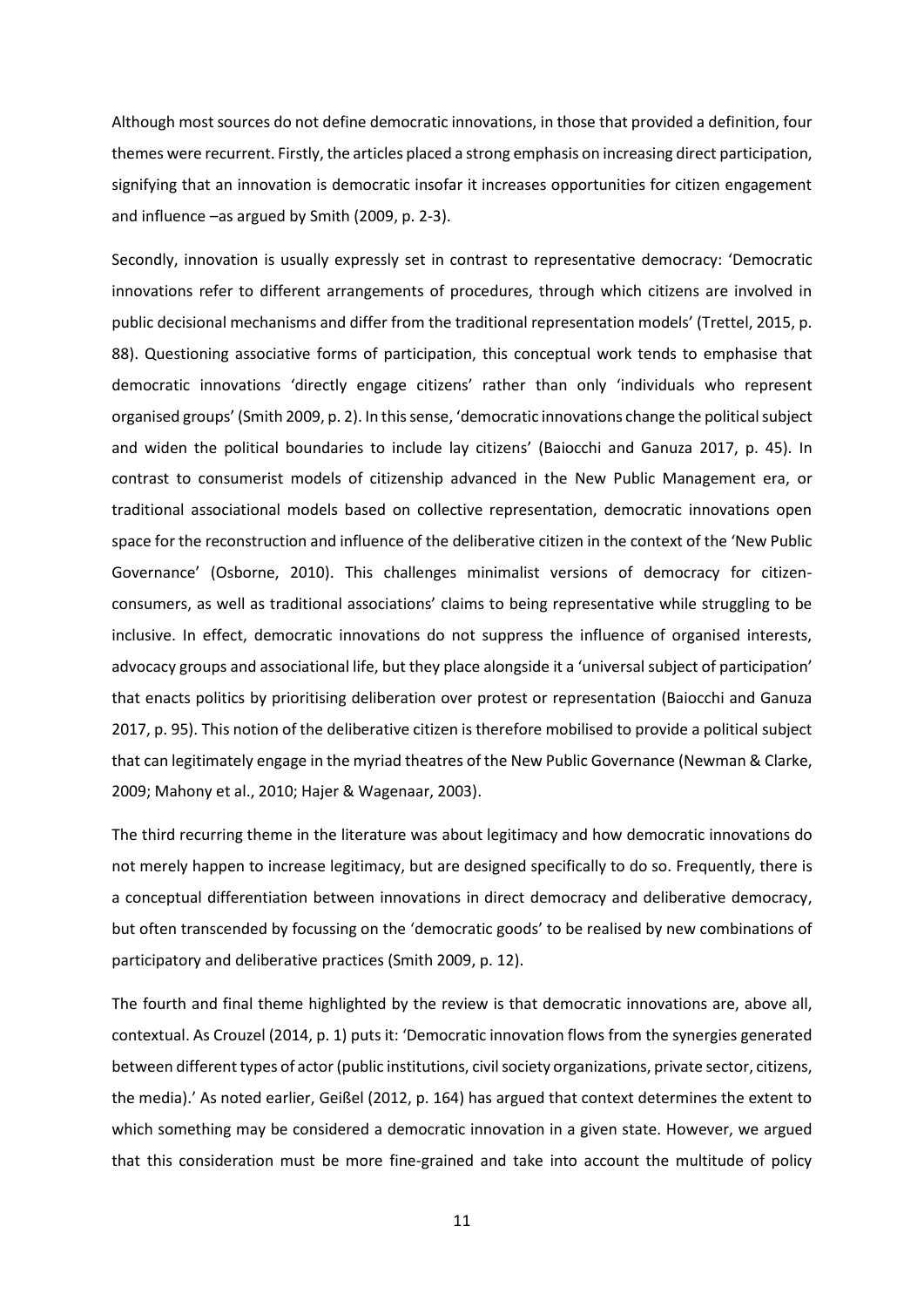contexts and levels of governance at play. Democratic innovations are innovative insofar they haven't been previously used in a given governance context. This recognises that, as Astrom et al. (2013, p. 27), 'democratic innovations, just as any innovation, are more than ideas and designs; they are ideas in action'. Context provides the cornerstone of democratic innovations and, for instance, makes referenda or mini-publics novel in some places today, while having been used elsewhere for decades.

Critical observers of the field have noted that democratic innovations often reflect a compromise between emancipatory and governmental logics, an interface that generates new forms of citizen participation but also accommodates the imperatives of the state and other powerful stakeholders (Cooke & Kothari, 2001; Gaventa, 2006; Cornwall & Coelho, 2007; Lee et al., 2015). This has given place to a critique of the limits of democratic innovations that offer participation but not empowerment (Böker & Elstub, 2015; Lee, 2015). Baiocchi and Ganuza (2017, p. 50) question 'empowerment processes that take place within the limits set by administrators'; they argue that the 'contradiction of democratic innovations is that they invite participation to debate the common good but do not endow ordinary citizens with the power to determine outcomes. This is empowerment, but within limits'. Democratic innovations represent a compromise between the aspirations of participatory democracy from the 1960s (Pateman, 1970; Barber, 2003) and a revived pragmatism regarding current challenges in public governance and the need for new modes of collective action (Fung, 2012; Dewey, 1927). This has generated a spectrum of processes and institutions with a range of objectives:

Some democratic innovations aim simply to engage individuals in civic and political life. Others are more ambitious; they aim to enhance equality or inclusion in political processes. Many aim principally to solve some public problem—education, safety, environmental protection, the quality of local amenities, and other public services—where conventional alternatives fail. (Fung & Warren, 2011, p. 348)

As we have seen, there has been limited conceptual work on democratic innovations, with the exception of the influential definition provided by Smith (2009): 'institutions that have been specifically designed to increase and deepen citizen participation in the political decision-making process.' This paper is built on the foundations provided by Smith, but also incorporating four variations elicited by the scoping review. Firstly, we add 'processes' because, as argued earlier, 'institutions' have a permanency that may not apply to some democratic innovations. Secondly, we want to heed the empirical basis that is reshaping the field and broaden the scope from 'political decision-making' to 'governance' processes, as democratic innovations tend to stem from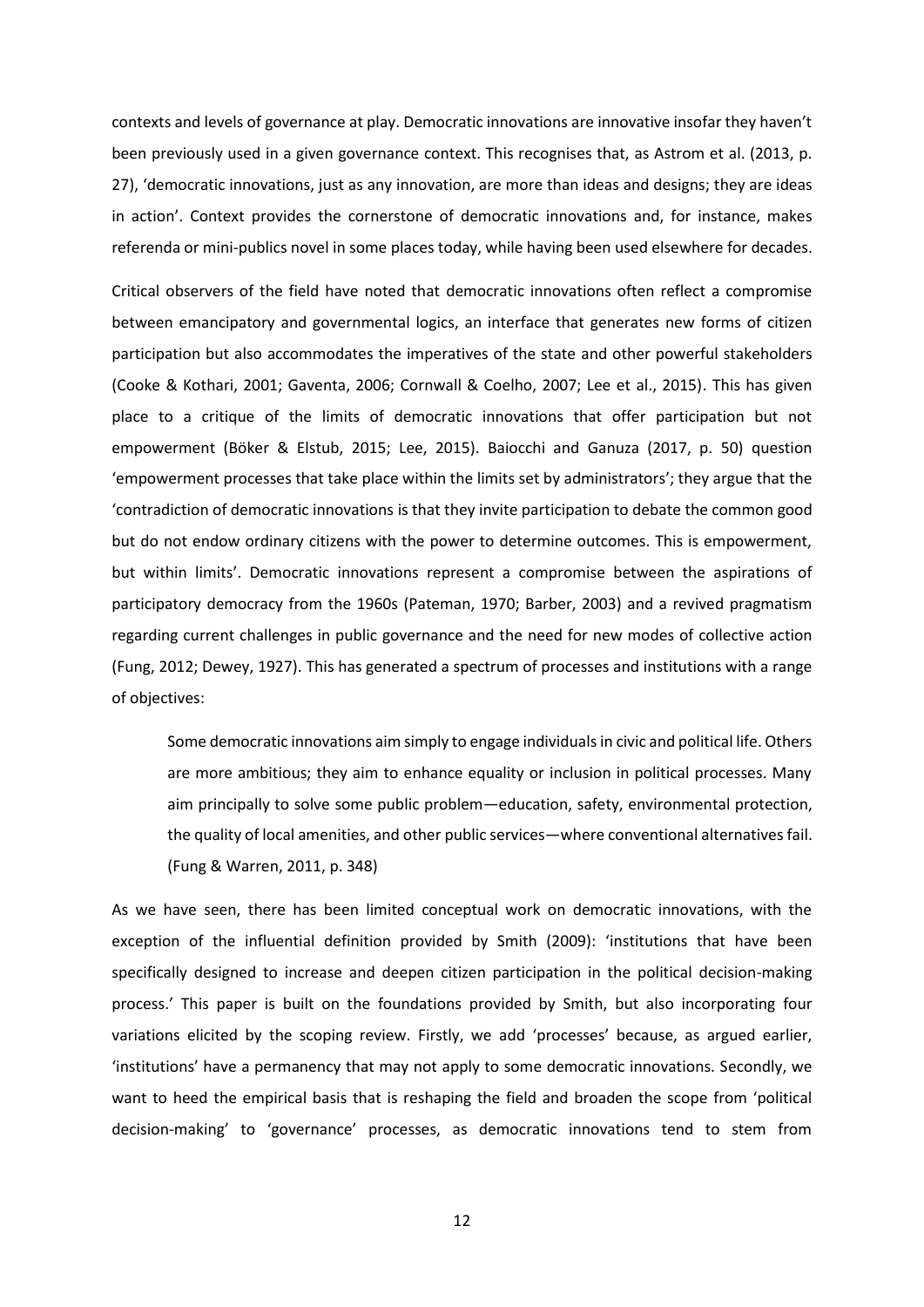'governance-driven democratisation,' and to a great extent it has been policymaking, rather than politics, that has ignited this field of practice and inquiry (Warren, 2009).

Thirdly, democratic innovations not only 'deepen the role of citizens', but also reimagine it. It is about more than deepening their current role as voters or activists, it entails alternative imaginaries of citizens as co-producers and problem-solvers. The 'reimagine' bit is important because it brings in contextual elements and establishes that a democratic innovation gives citizens roles that are new in that given policy context, and in doing so, it deepens citizenship by recasting the parameters of participation and influence. In this sense, democratic innovations seek to enhance democracy first and foremost by reimagining the role that citizens can play in governance processes.

Finally, the definition must accommodate the empirical reality that the field of democratic innovations is one of hybrid processes that in practice combine otherwise discreet logics. In particular, we want to signal the importance of blending participatory and deliberative democracy. Democratic innovations, through the prism of the deliberative systems approach (Parkinson & Mansbridge, 2012), can combine participatory and deliberative logics by sequencing them as part of an overarching process that realises crosscutting democratic goods such as inclusion, deliberative quality, popular control and so on. In this light, exemplars such as the pioneering British Columbian Citizens' Assembly illustrated how mini-publics, public forums and referenda can be combined to realise both participatory and deliberative ideals as part of a hybrid democratic innovation (Warren & Pearse, 2008). Although not all democratic innovations are hybrids, the number of hybrid processes developing around the world is staggering<sup>9</sup>.

Cases like the Icelandic constitution-making process combined digital participation, mini-publics and referenda in an arrangement that blended logics such as sortition, election, crowd-sourcing and deliberation (Gylfason, 2013; Kroll & Swann, 2015). Another example is the global spread of participatory budgeting and its often uneasy fit with local innovations in collaborative governance including established associations (Sintomer et al. 2016; Ganuza et al. 2013; Baiocchi and Ganuza 2017). There are recent influential cases, such as the Melbourne Citizens' Panel or the Irish Constitutional Convention, which demonstrated the elasticity and porosity of mini-publics, overcoming limits of scale or compatibility with representative democracy (Suteu, 2015; Kroll & Swann, 2015). Hybridity and experimentation are the hallmarks of an applied theoretical discipline, and deliberative qualities have come to be expected as one of the systemic properties of most democratic innovations –even in those, like referenda or citizens' initiatives, firmly anchored on

<sup>&</sup>lt;sup>9</sup> See for example the the databases developed by Participedia [\(http://participedia.net\)](http://participedia.net/) and the LATINNO project [\(http://www.latinno.net/en\)](http://www.latinno.net/en).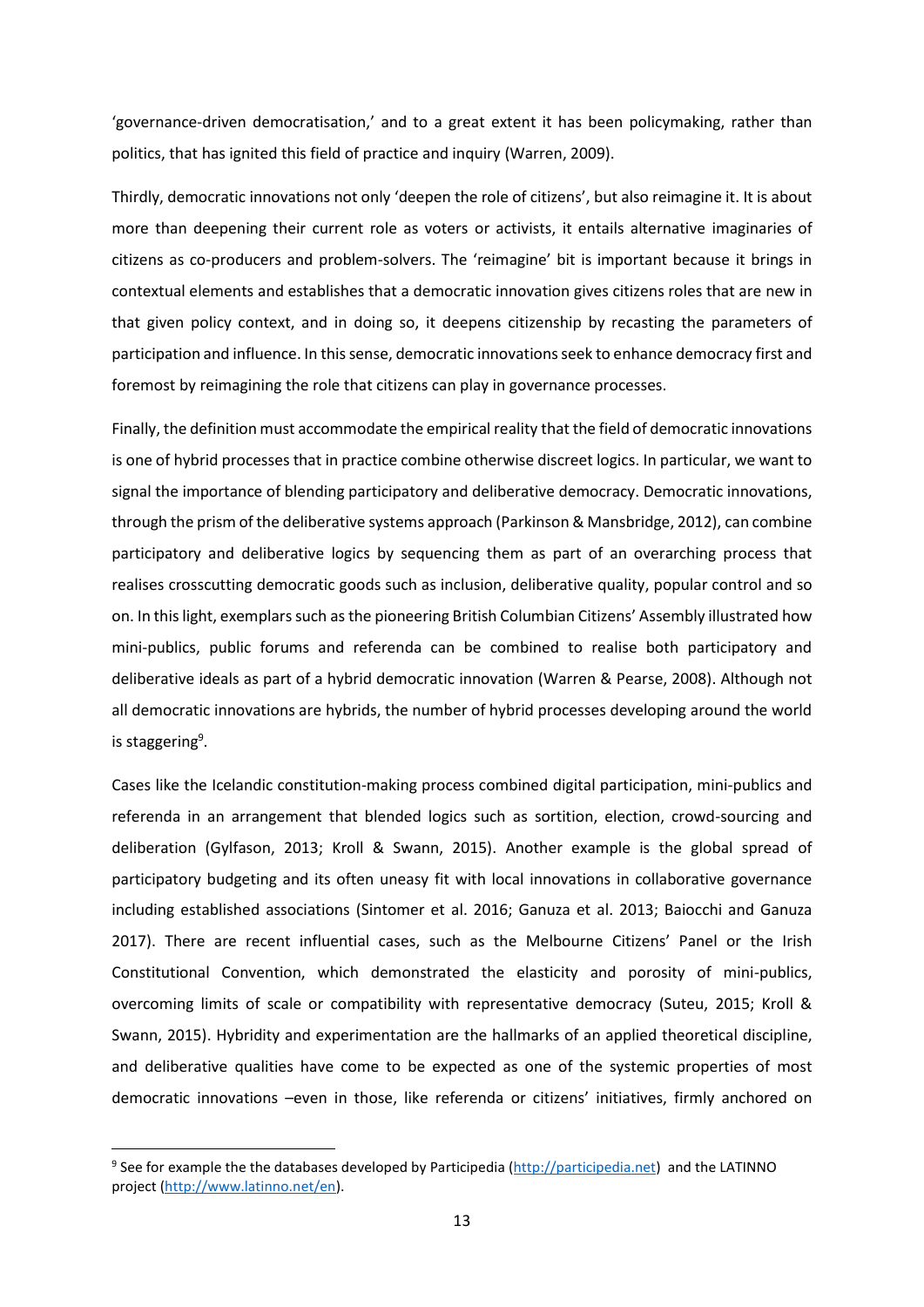aggregative logics. Consequently, we place deliberation, alongside participation and influence, as a key crosscutting dimension present to some degree in all democratic innovations.

To conclude, we posit a two-step definition that takes the above four changes into consideration and also differentiates between democratic innovation –the practice– and democratic innovations –the processes that embody the practice. Therefore, when we talk about democratic innovation, we refer to the field of practice where researchers and practitioners work to advance democratic governance according to participatory and deliberative ideals embodied in a range of democratic innovations. People may engage in the practice of democratic innovation through a variety of roles, as activists, designers, sponsors, monitors, entrepreneurs, supporters, researchers, gate-keepers or facilitators. Accordingly, for the purposes of this article, democratic innovations are defined as processes or institutions developed to reimagine and deepen the role of citizens in governance processes by increasing opportunities for participation, deliberation and influence. From this definition we now move to expand our focus towards a typology of democratic innovations.

## **A Typology of Democratic Innovations**

In his seminal discussion of political concepts and ideologies Freeden (1994, p. 146) claims that political concepts 'consist of both ineliminable features and quasi-contingent ones.' In this section we make the case that the concept of 'democratic innovations' contains both these features too and we set out which elements fall into which category in order to develop a typology.

## *Ineliminable Features of Democratic Innovations*

According to Freeden (1994, p. 146) ineliminable features 'are not intrinsic or logically necessary to the meaning of the word to which they attach, but result from actual linguistic usage.' The features are ineliminable because they are present in all usages of the word which would therefore be meaningless without this feature present. If concepts do not have ineliminable features then this would mean the word employed to represent the concept applies to more than one concept. As argued above, in the case of democratic innovations, we see the ineliminable feature as 'reimagining and deepening the role of citizens in governance processes.' However, this is not sufficient for a political concept as the concept itself is not reducible to the ineliminable feature. Rather ineliminable features are minimum components of political concepts, that need to be elaborated and given complexity by the presence of additional non-random, although contingently variable, components that are 'locked in to that vacuous "de facto" core in a limited number of recognisable patterns' (Freeden 1994, p. 149). The presence of these quasi-contingent components are required to give the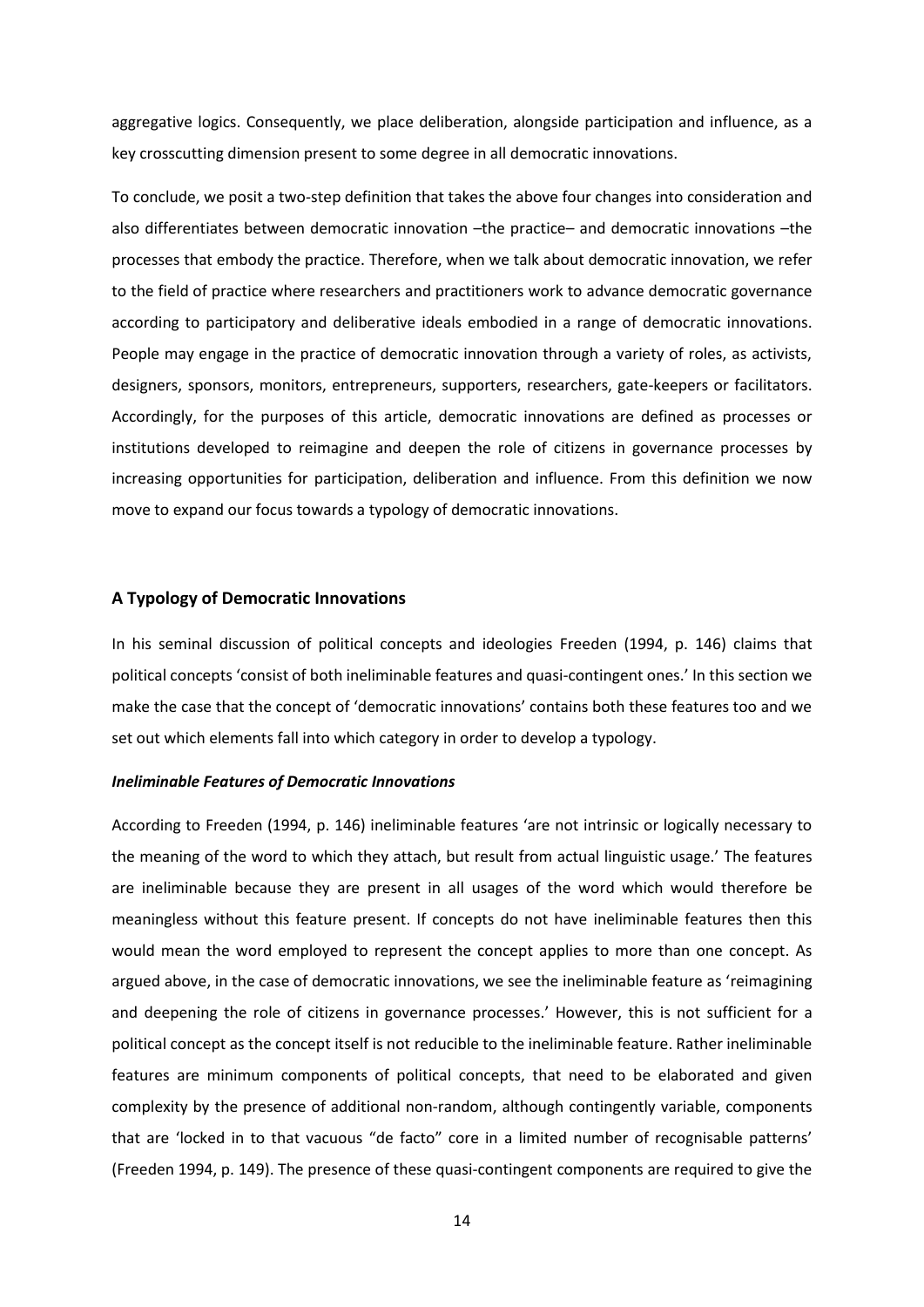core substance by furnishing it with a specific range of categories. Here we are looking for options which come into play when we consider a concrete example of a democratic innovation where some aspect of each will be relevant. Quasi-contingent components are therefore logically adjacent to the ineliminable features.

#### *Quasi-Contingent Features of Democratic Innovations*

Our quasi-contingent features are largely derived from the three dimensions of Fung's (2006) framework for institutional possibilities for public participation, which include who participates (inclusion), how they participate (mode of participation), and the effect of the participation on policy (influence). However, Fung's scope is broader than ours in the sense that 'possibilities for public participation' overlap with, but are not necessarily the same as, democratic innovations. These possibilities might not be innovative or new at all. Therefore, our framework differs from Fung's in some important ways. With respect to who participates we use the same scale of inclusiveness, but narrow and reorder the elements included. On how citizens participate, Fung combines 'communication mode' with 'decision-making', but we consider these to be separate features. We retain Fung's scale of intensity for mode of participation, expanding it slightly to include observation. Decision-making is then dealt with separately and placed on Fung's (2006) scale of intensity (see Figure 3), while 'power and authority' for the effect on policy is adopted with minor variation (see Figure 4). Moreover, we agree with Fung (2006, p. 67) that analytical tools should spate empirical and normative criteria. The quasi-contingent features therefore present criteria through which to categorise and analyse different types of democratic innovations. Whether these combinations of features provided by a democratic innovation are normatively desirable will depend on the approach to democracy favoured, and the particular context the innovation occurs in.

The first quasi-contingent component relevant to democratic innovations is 'which citizens participate' and therefore the manner the participants are selected is relevant (Fung 2006). There are a number of options here including self-selection, sortition, purposive selection, election and hybrid combinations of some or all of these that can occur in any specific democratic innovation. Following Fung (2006) these can be placed on a scale of inclusiveness as demonstrated in Figure 1. Self-selection, which in principle means open participation, has the potential to be the most inclusive as there are no formal restrictions to participation. However, we know from studies on public participation that in reality this leads to skewed participation as social and economic cleavages affect equality of participation (Ryfe & Stalsburg, 2012; Verba et al., 1995). In sortition, only a limited number of citizens are permitted to participate, but as they are randomly selected, all citizens have an equal chance of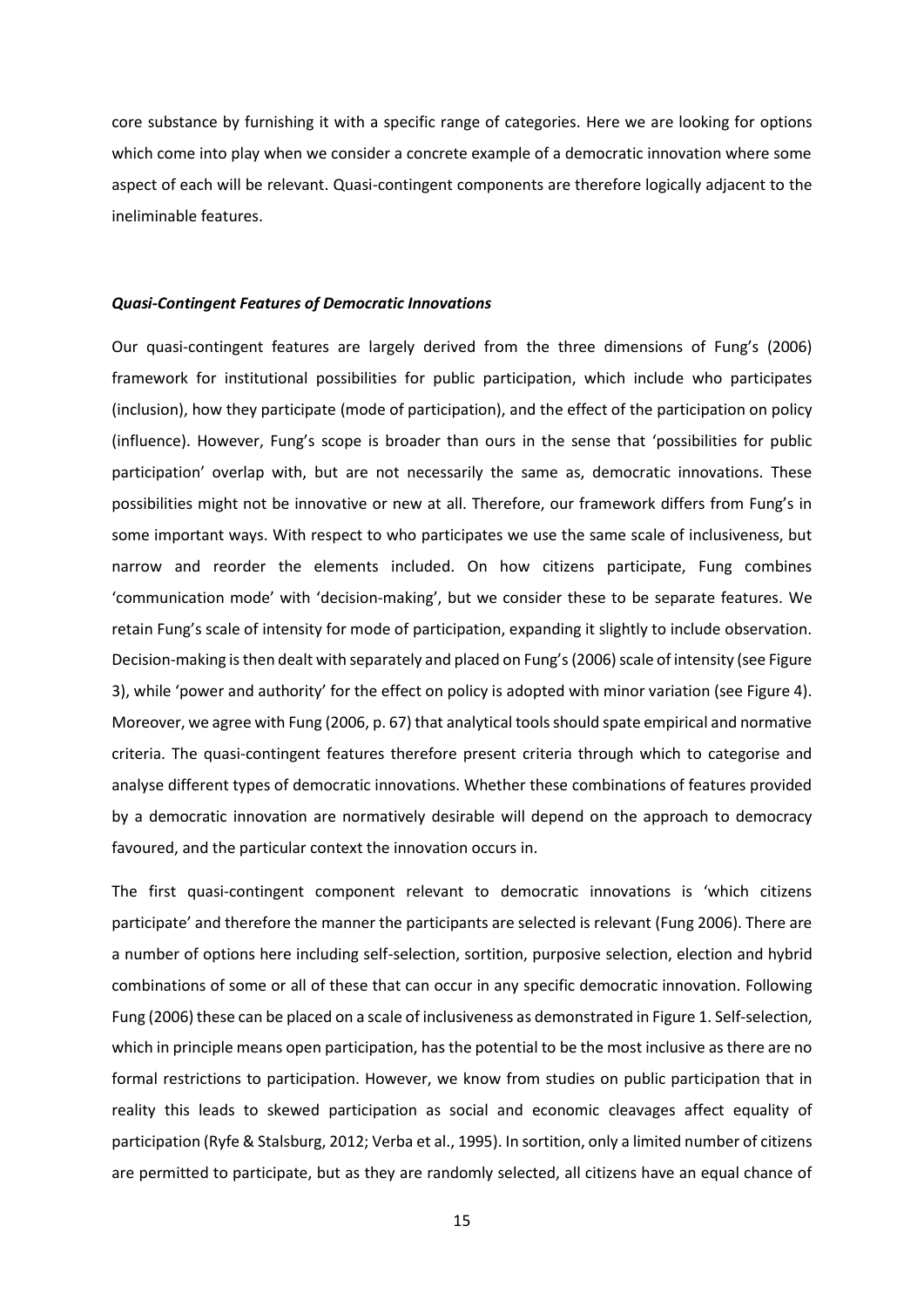being selected (Carson & Martin, 1999). This method of selection can overcome the skewed nature of self-selection (Fishkin, 2009).

Participants can also be elected. For Fung (2006, p. 68) election is seen as selecting professional politicians as representatives, but this need not be the case. For example, in many participatory budgeting programmes, citizens elect lay citizens as budget delegates(e.g.Baiocchi, 2005). In elections participation is exclusive, but all get a say in who the participants will be. However, in addition to considering how citizens elect fellow participants within a democratic innovation, the election element does enable us to consider professional and elected politicians who may also participate in democratic innovations alongside lay citizens. Citizens can be purposively selected, i.e. selection by invite, in other ways too. For example, for their interest or knowledge in the topic, because of the impact the decision will have on them, because of their employment, or because they represent, or are representative of, a particular interest or identity group or community. This is less inclusive, in principle, as not all citizens have an equal chance to participate or to determine who the participants will be. The potential hybrid combinations of the elements are vast, and while they clearly effect inclusiveness of the democratic innovation, cannot be comfortably delineated to be placed on the scale.



## **Figure 1. Participant Selection Methods**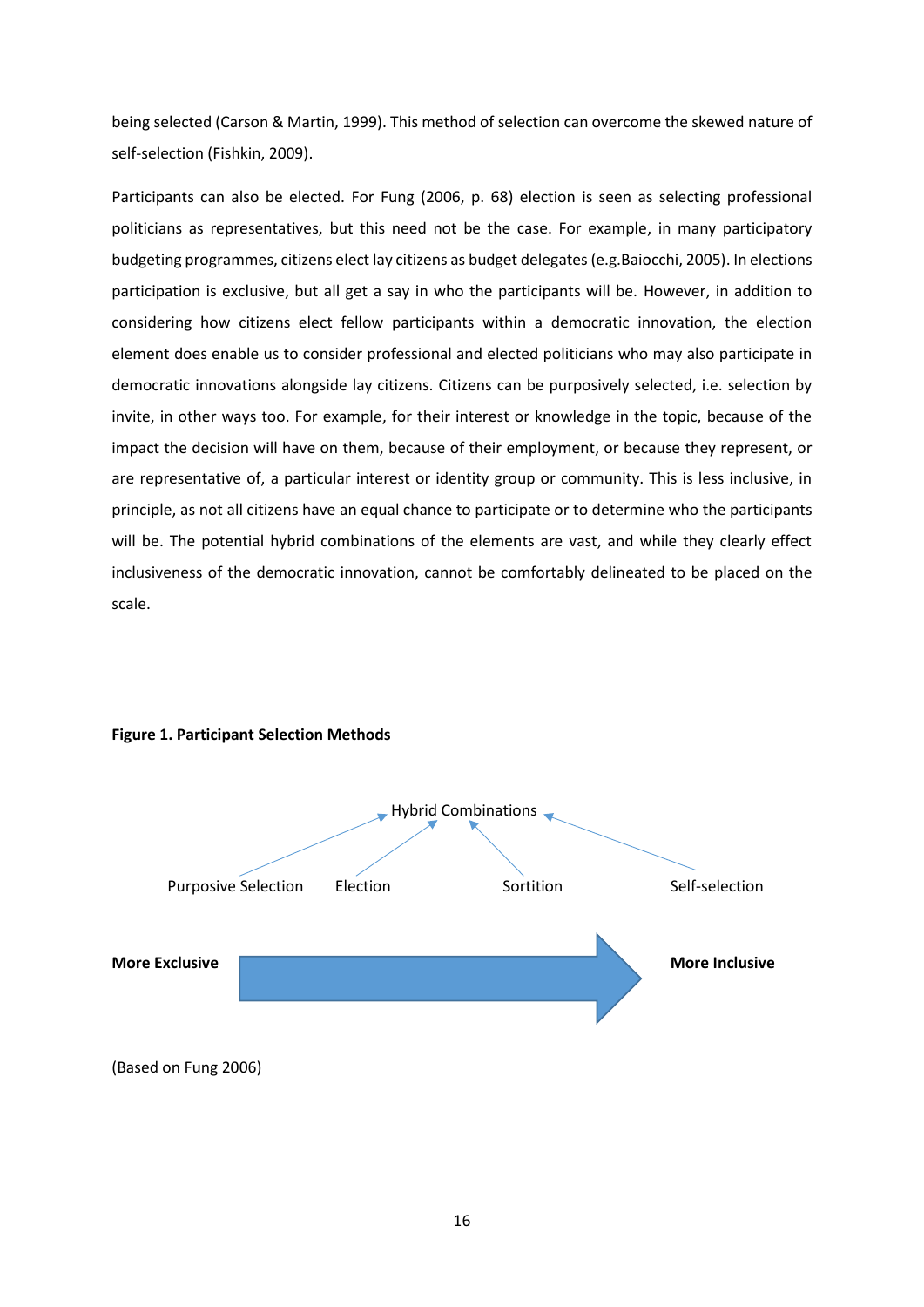The second quasi-contingent component is the 'mode of participation', which relates to how the participants communicate with each other in the democratic innovation. There are a number of options here including observation, listening, and expression which can be placed on a scale of intensiveness of participation, as depicted in Figure  $2^{10}$  Firstly, participants can just observe proceedings. For example, they may be restricted to watching other participants vote on an issue. This is the least intense as it requires some, but negligible engagement. Secondly, participants can be required to listen to other participants give speeches, negotiate or deliberate, which is potentially more active than observation. In addition, participants can be afforded the opportunity to express their views and opinions themselves through voting, or discursively through asking questions, making comments or engaging in deliberation. Discursively expressing a view is more demanding than registering a vote. Once again there are numerous hybrid combinations of these too.



#### **Figure 2. Mode of Participation**

(Based on Fung 2006)

**.** 

Our third quasi-contingent component is mode of decision-making in the democratic innovation, and the decision-making options can be assessed according to the intensity of work expected from participants. The options here include no decision required, decision made through aggregation of preferences, decision made through bargaining and negotiation, and decision made through

 $10$  Again our scale is inspired by Fung (2006), but we add some additional elements e.g. observation. Fung also combines communication mode with decision-making, but we consider these to be separate, although related, components. As Fung (2006, p. 68) himself acknowledges in many democratic innovations 'there is no attempt to translate the views or preferences of participants into a collective view or decision.' That translation is therefore for us a distinct element on which to categorise democratic innovations.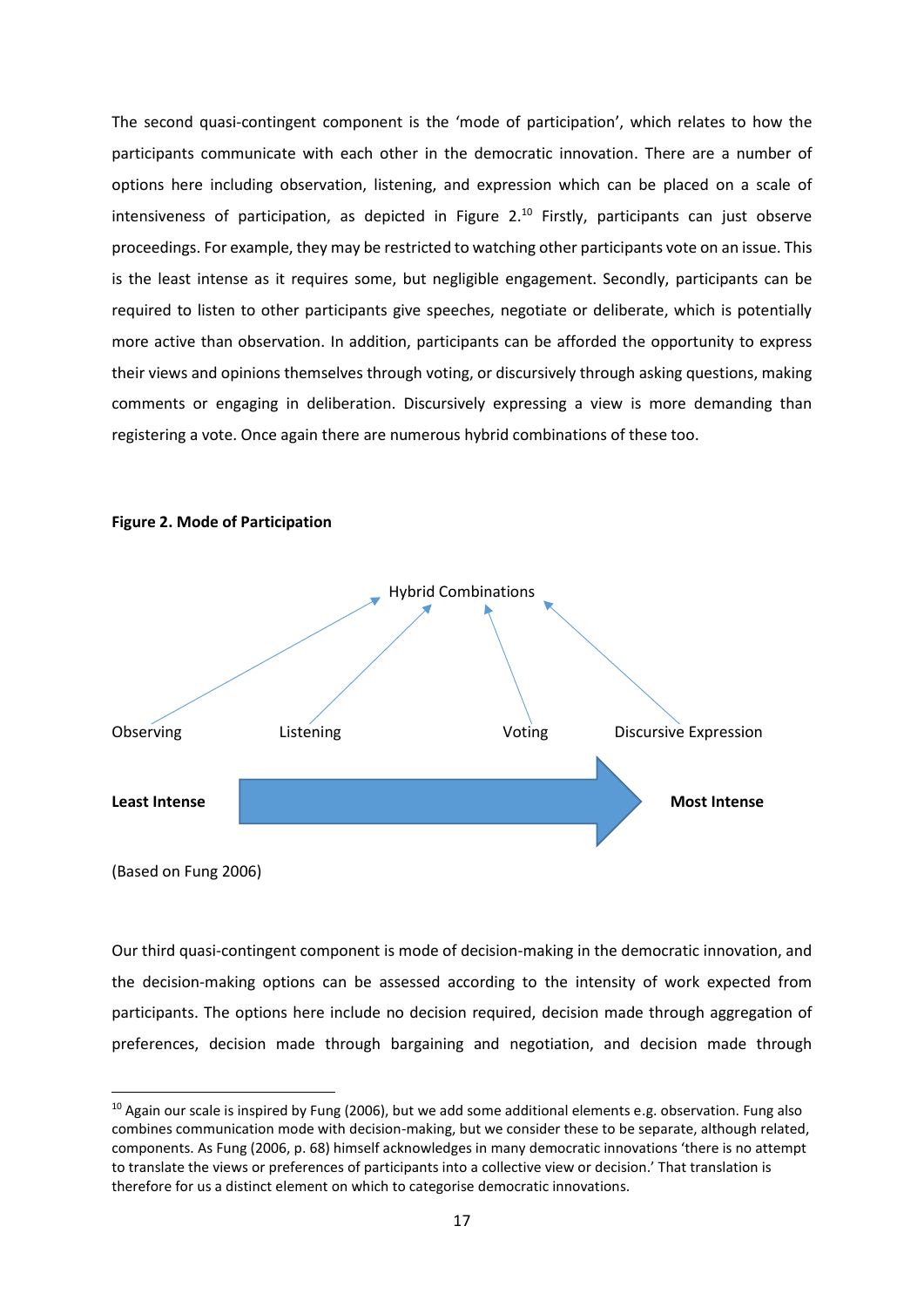deliberation, with additional hybrid combinations of all of these as depicted in Figure 3. On the most intense side of the scale we find deliberation and bargaining/negotiation, which in practice may overlap and represent similarly intensive forms of interaction.





(Adapting Fung 2006)

A further quasi-contingent component is 'authority and power'. This relates to the influence the participants in the democratic innovation have over what public authorities do. Here the options are personal benefits, communicative influence, advise and consult, co-governance and direct authority and can be placed on a scale of degree of influence as depicted in Figure 4. Firstly, even when there is no influence over formal decision-making processes citizens may gain personal benefits such as selfdevelopment or fulfilment from performing civic obligations. In this sense, there is some influence over the participants themselves, who constitute the demos which public authorities must reflect and serve. Secondly, the institution or process can be a mechanism to provide 'advice and consultation' for public authorities who retain decision-making power, but are open to citizen input via certain avenues. Thirdly, public opinion can be expressed or transformed through the participatory process, and even where no formal decision-making influence is exerted, there can be 'communicative influence on members of the public or officials who are moved by the testimony, reasons, conclusions, or by the probity of the process itself' (Fung 2006, p. 69). The level of impact of 'advise and consult' vs. 'communicative influence' is variable depending on context, so here we alter Fung's order. Fourthly, we have 'co-governance', where citizens join public officials to make decisions via a democratic innovation. Finally, we have democratic innovations that have direct authority to make a decision. Once again there can be hybrid combinations of these elements.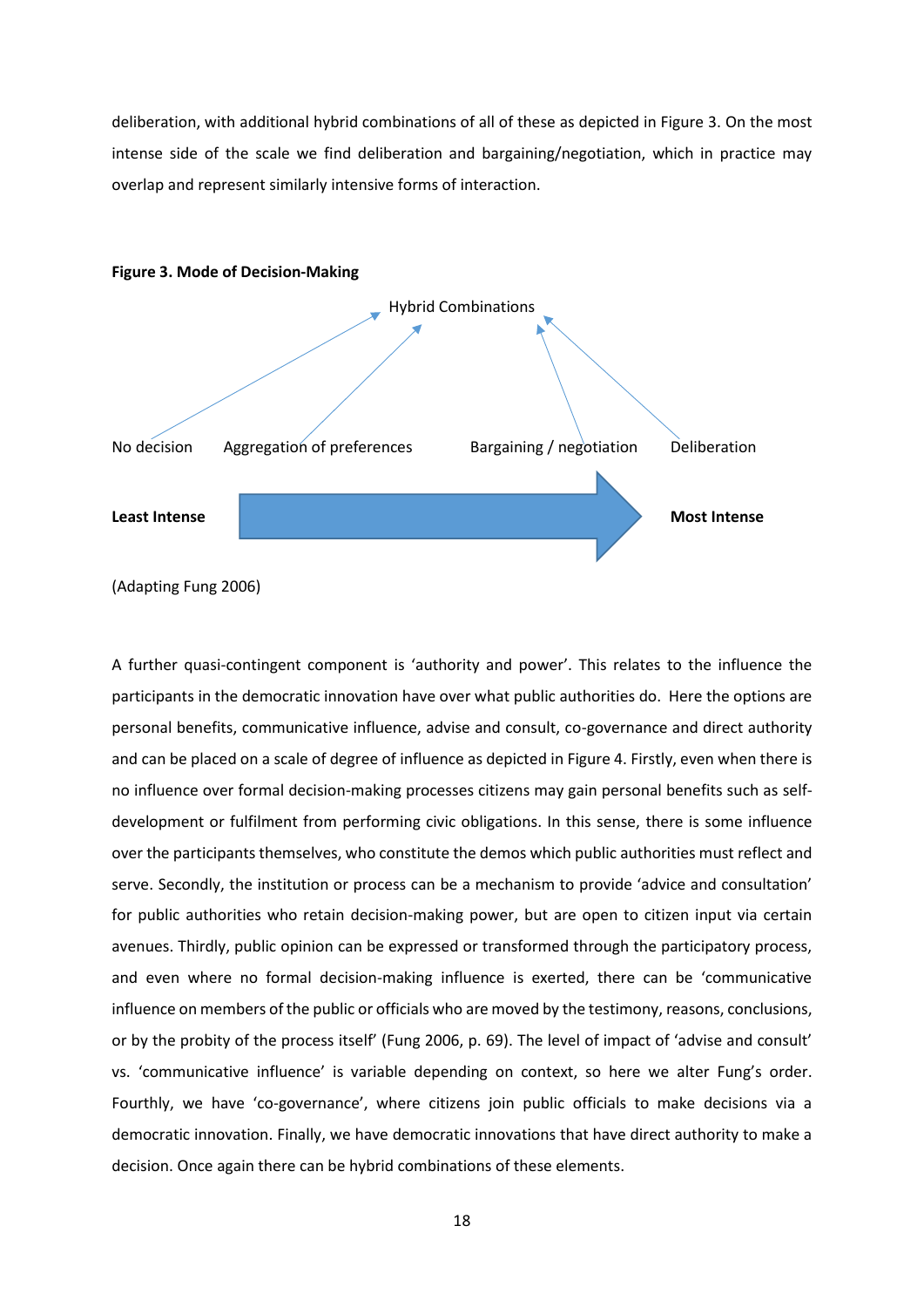

## **Figure 4. Extent of Power and Influence**

(Based on Fung 2006)

## *Contextual Features of Democratic Innovations*

The options of the various patterns made available by the quasi-contingent components that will be present in any specific democratic innovation will be determined by the context the democratic innovation is imbedded in. As highlighted above this is crucial in determining whether an institution or process qualifies as a democratic innovation in the first place. These contextual features therefore relate to Freeden's notion of cultural adjacency, 'which imposes further constraints on the structure of political concepts' (Freeden 1994, p. 149). The cultural context thereby reduces the number of quasi-contingent components that are applicable in a given application of democratic innovations. Ultimately they help make democratic innovations relevant to the context in question and determine whether it is a democratic innovation.

The first key contextual element that can influence the relationship between the quasi-contingent and ineliminable features in democratic innovations is the type of policy area or issue that the particular case of the democratic innovation is addressing. This is still applicable even where the democratic innovation does not produce a decision, or has little or no power and authority in the policy process.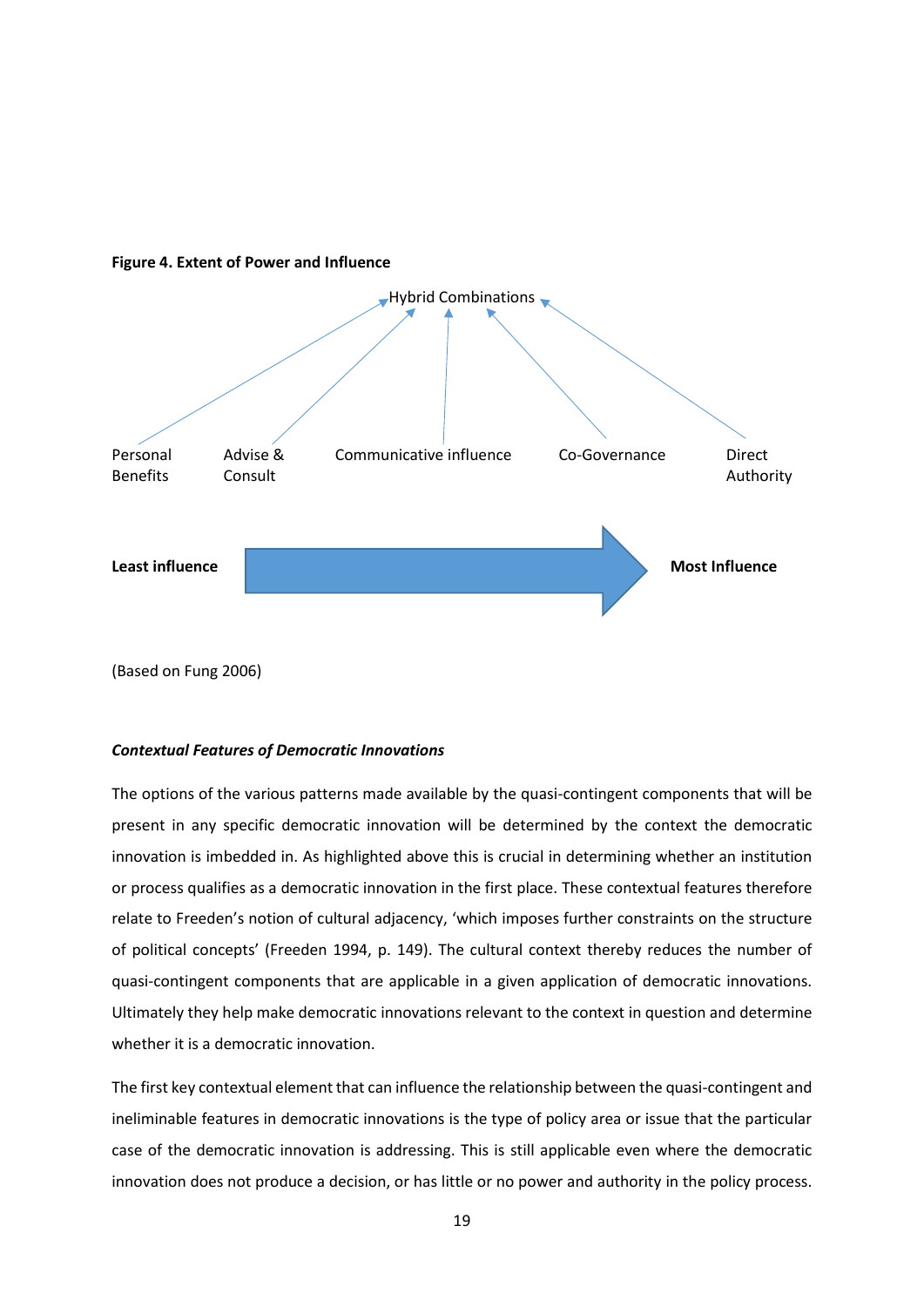Indeed, the type of issue at hand can influence these factors. Some policy areas have been more open to democratic innovations than others (Fischer, 2009, 2003). Therefore, even if a democratic innovation has been used repeatedly in the particular political system it can be seen as an innovation if it is used in a policy area where it has not been used before. Secondly, the level of governance that the democratic innovation is embedded in will influence the choices made between the array of quasicontingent features available, which in turn influences the nature of the ineliminable core (Elstub, 2014). These levels include local, regional/subnational, national, transnational, and global. Therefore, if a democratic innovation is not new to the political system it can still constitute innovation if it is used a level of governance within that system where it has not been used regularly. Democratic innovations can also be used at different stages of the policy making process which can also influence the choices in design options between the quasi-contingent features (Elstub 2014). These include agenda-setting, debate and discussion, the moment of decision-making, implementation and review. Once again if a democratic innovation is adopted at different stage of the policy process to how it is usually used in a political system it can still constitute innovation.

The ineliminable core, the quasi-contingent features and the contextual features can all be combined in a framework to assess and characterise any particular instance of a democratic innovation as illustrated in Figure 5. At the heart of a democratic innovation is the ineliminable feature shared by all, i.e. that they change the role of citizens in governance processes (see core white circle in Figure 5). How they do this is determined by the quasi-contingent features of how they select their participants, how the citizens participate, how decision are reached, and the extent those decisions determine policy. Depicted here by the yellow circle. The context effects the relationship between the quasi-contingent features and the ineliminable core. These include the policy area, the level of governance and the stage in the policy process, as depicted by the blue circle. A holistic analysis of democratic innovations requires consideration of all of these features and the relationships between then. Only then can we understand the contribution a specific democratic innovation makes to the shared ineliminable core of reimagining the role of citizens.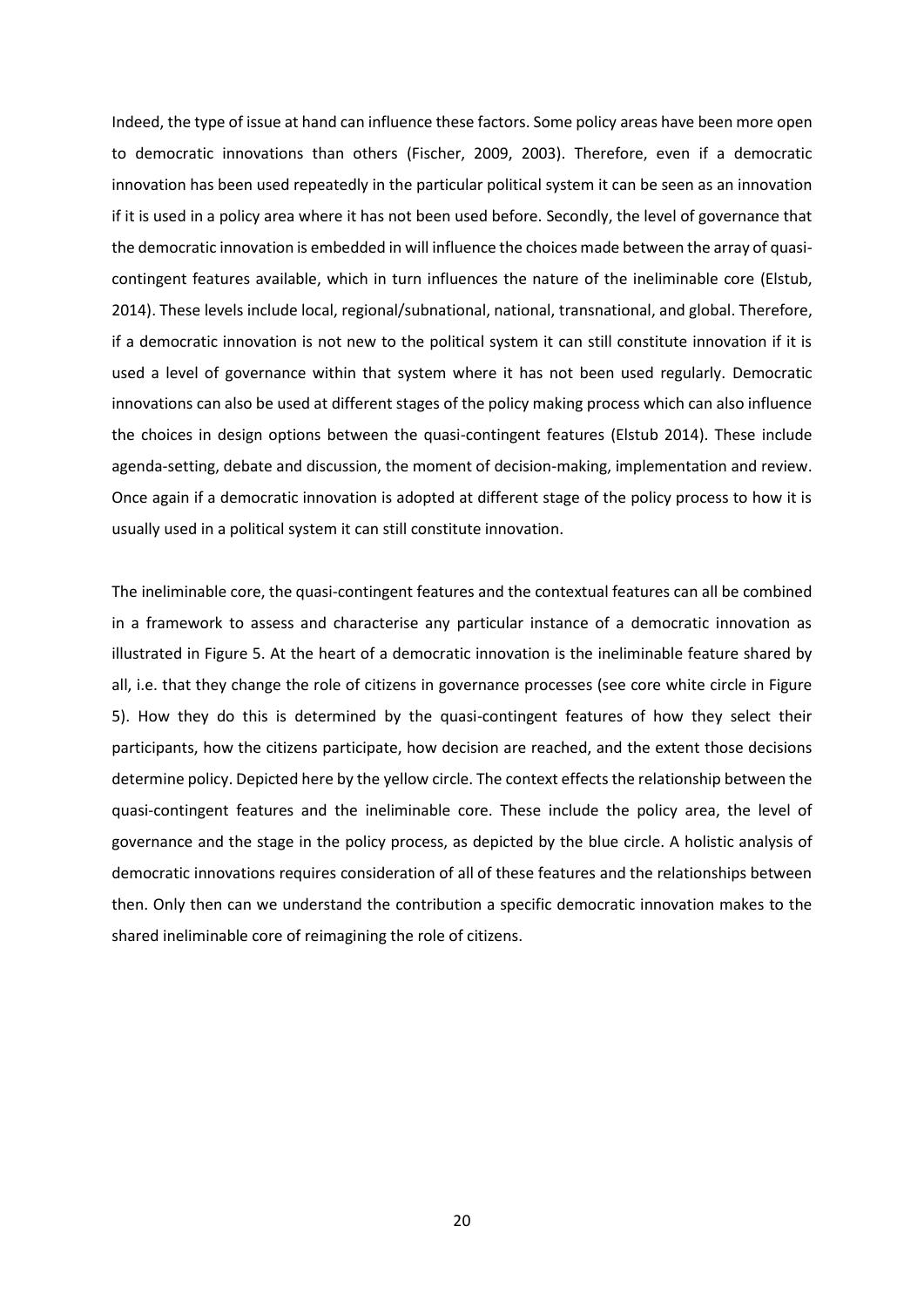**Figure 5. Framework for Democratic Innovations** 1 



Freeden proceeds to apply this morphological analysis to ideologies to glean further understanding of their meaning. This is not relevant for our purposes as specific democratic innovations are attempts to enact varying combinations of the quasi-contingent components, in specific contexts, in order to reimagine the role of citizens in governance processes. In this respect, unlike ideologies, democratic innovations do not compete with each other, although they are evaluated differently. Despite these important differences, the contention here is that specific democratic innovations, as with political concepts and ideologies, have core, adjacent and peripheral components. It is these combinations that makes them an instance of a certain type of democratic innovation rather than another. The quasi-contingent components discussed above, remain the same, but as they get combined in discrete ways in specific democratic innovations they can morph due to the proximity of different components. Different democratic innovations can therefore be distinguished by how they combine these different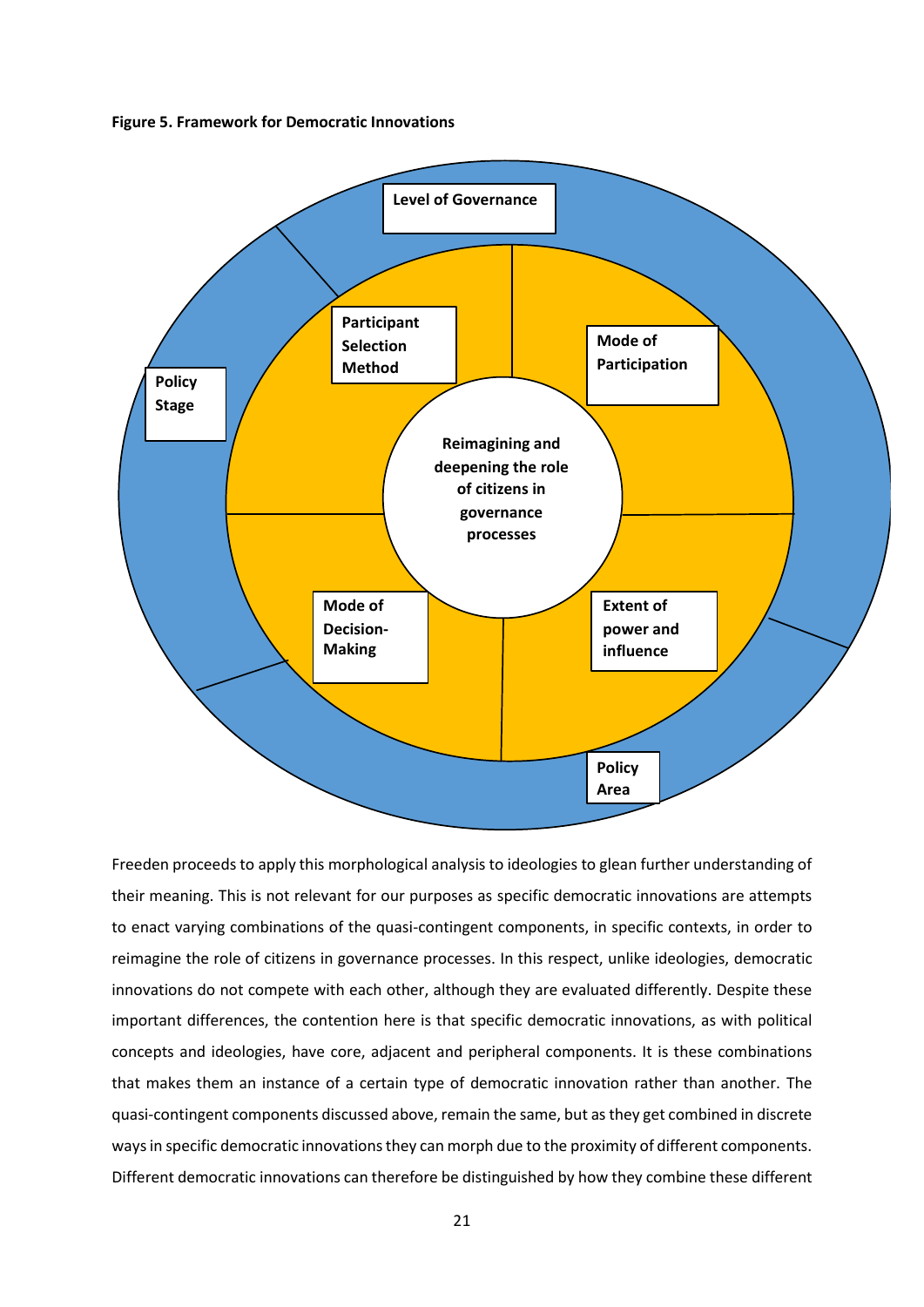components, while no component is necessarily exclusive to anyone type of democratic innovation. There's also a degree of fluidity with types of democratic innovations, as for example there are numerous forms of mini-public (Elstub 2014), participatory budgeting (Sintomer et al., 2016) and referenda (Setälä & Schiller, 2012; Altman, 2011). Moreover, as noted earlier, there are hybrid types that combine salient features associated with different types of democratic innovation. If it is accepted that types of democratic innovation do have core, adjacent and peripheral components, then it is possible for them to be seen as Wittgenstenian families. We now move to develop this point before concluding the paper.

## **Five Families of Democratic Innovations**

As in any applied field, a typology must be guided by the core characteristics of a range of exemplars, while allowing clear distinctions. The core characteristics of democratic innovations stem from the ineliminable features of the concept, while the distinctions emerge from putting to use the analytical framework introduced earlier (contingent and contextual components). Using this strategy, the result reflects Smith's (2009) starting point, and generates a series of clusters of democratic innovations exemplified throughout the scoping review, namely: mini-publics, collaborative governance, participatory budgeting, referenda and citizens' initiatives, and digital participation. What makes all of these democratic innovations is their ineliminable core of being processes and institutions that seek to reimagine and deepen the role of citizens in governance processes. But the contingent (inclusion, participation, decision-making, influence) and contextual features (policy area, policy stage, governance level) provide myriad variations in design and implementation.

In turn, these clusters can be understood as united by characteristics that gives them a certain 'family resemblance' (Wittgenstein, 1953, p. 31). Family resemblances are those 'salient resemblances which are fairly common to, or distinctive of, the members of a kind, and which we often use to identify members of that kind' (Gert, 1995, p. 183). A Wittgenstenian understanding of concept formation allows for fuzziness without rejecting distinction. In this way, different processes may be related while remaining unique. For example, mini-publics can be very different (e.g. planning cells, consensus conferences, citizens' juries and assemblies, deliberative polls, etc) but there are some features that make them unmistakably part of the family of mini-publics (e.g. use of sortition; deliberative engagement).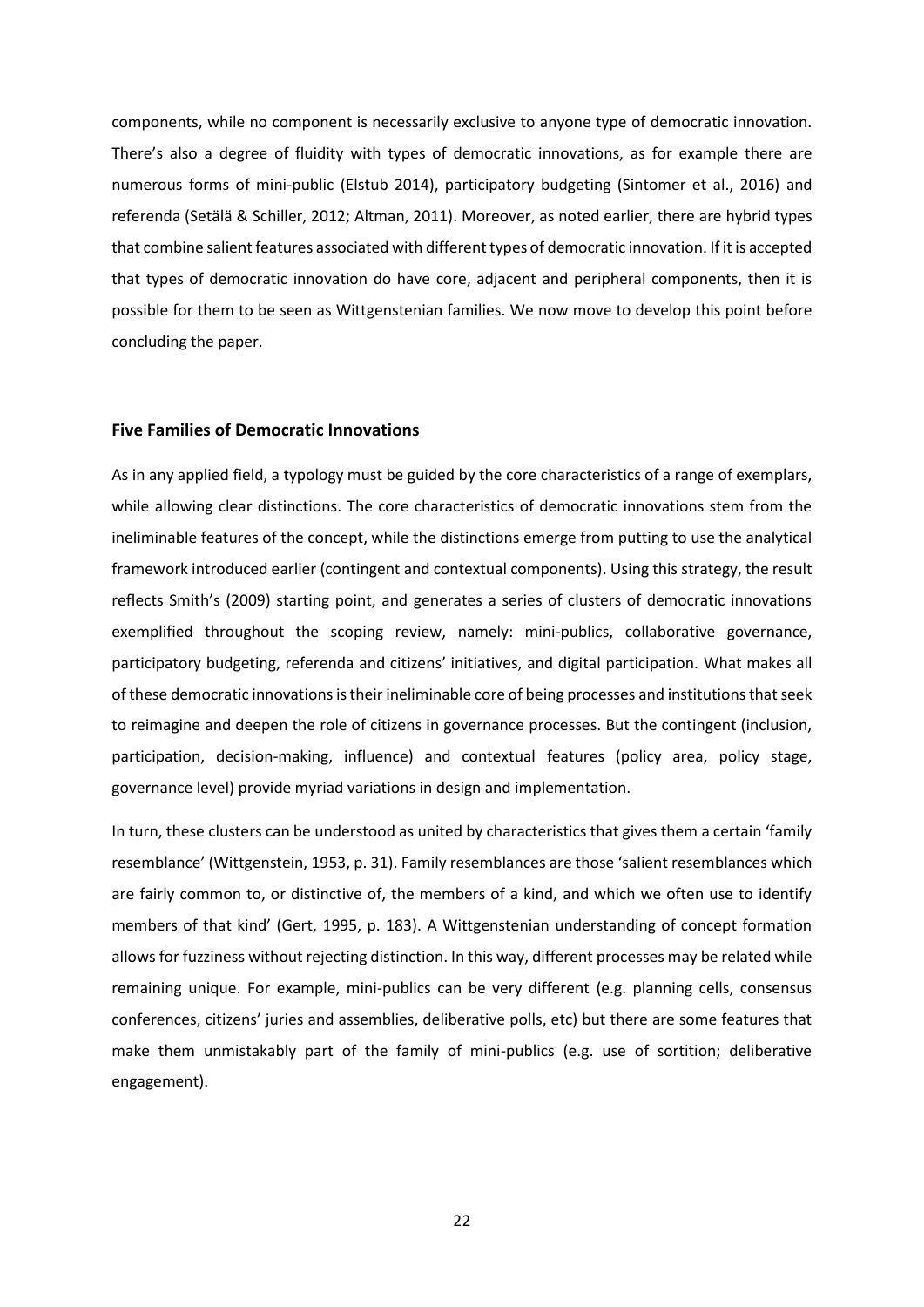We conclude this section by outlining our typology and highlighting key components in each family of democratic innovations. For each of them we consider the contingent and contextual features that vary between, and within, families of democratic innovations.

## *Mini-publics*

These are forums of citizens, selected by sortition<sup>11</sup>, that undergo an intense deliberative process where participants engage in discursive expression. The mode of decision-making tends to be deliberation but it can combine with others in hybrids particularly including decision-making through aggregation of preferences. The level of power and influence is very variable, with cases across the scale in Figure 4. In terms of contextual features, mini-publics have been used in diverse policy areas (e.g. health, environment, social policy, constitutional reform), at various stages of the policy process (from policy formulation to scrutiny) and across local, regional, national and transnational levels of governance. Emblematic exemplars in this family of innovations (see Grönlund et al., 2014, p. for an overview) are citizens' assemblies (Warren & Pearse, 2008; Fournier et al., 2011; Farrell, 2014), citizens' juries (Coote & Lenaghan, 1997; Crosby, 1995), planning cells (Dienel, 1999; Dienel & Renn, 1995), consensus conferences (Hendriks, 2005; Joss & Durand, 1995), citizens' panels or councils (Chwalisz, 2017) and deliberative polls (Fishkin, 2009).

#### *Participatory budgeting*

1

This is a process where citizens can participate in deciding the allocation of public expenditure. The process tends to be open to anyone in the relevant constituency, and self-selection is often the main mode although election and purposive selection are also present in many cases. A common mode of participation is voting, and listening and discursive expression also play an important role, but ultimately it is by voting that decisions tend to be made. In terms of level of influence, participatory budgeting tends to place citizens as decision makers either with direct authority or in partnership as part of a co-governance arrangement. In terms of contextual features, participatory budgeting is typically at work at local level and attached to the formulation and decision making on urban policies and initiatives. Emblematic exemplars in this category (see Dias, 2014, p. for an overview) are the Porto Alegre model (Baiocchi, 2005) and its expansion across Brazil (Wampler, 2007) as well as global adaptations of the idea across Europe, Asia and more recently North America (Traub-Merz et al., 2013; Public Agenda, 2016a, 2016b).

<sup>&</sup>lt;sup>11</sup> The most common form of sortition used in mini-publics is quasi-random selection through stratified sampling, but there are notable exceptions (see Grönlund et al 2014).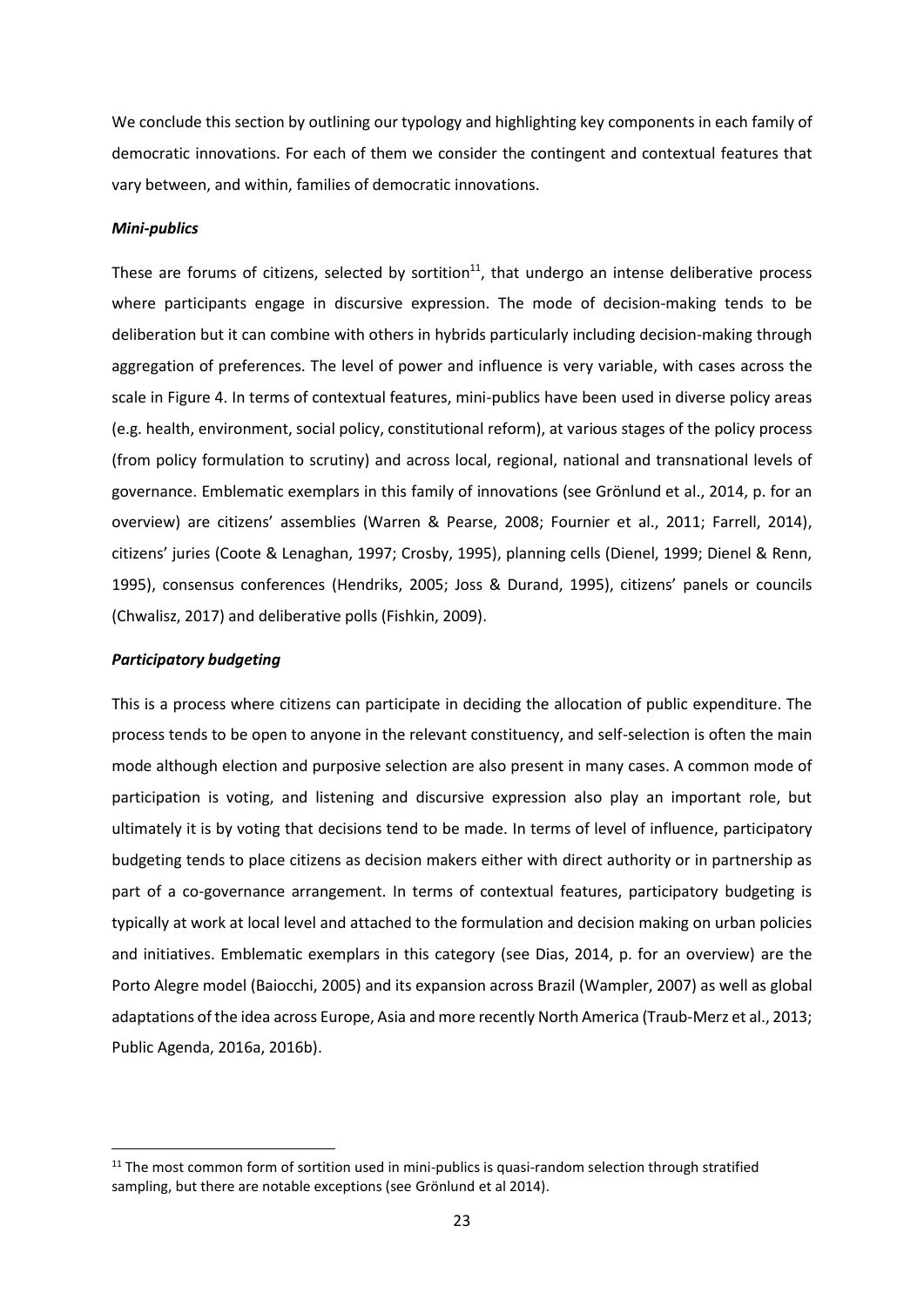#### *Referenda and citizen initiatives*

This third family of democratic innovations is characterised by its reliance on voting as the core mode of participation and decision-making. Open self-selection makes it a potentially highly inclusive process. The level of influence is variable but most oscillate between advisory and binding plebiscites. There is no theoretical limit in terms of the level of governance where it takes place, but it tends to be used as the final stage of policy-making and on issues of national import. This cluster of democratic innovations includes multiple cases of direct democracy worldwide (Altman, 2011) and reflects the more recent emphasis on new processes of direct legislation initiated by citizens i.e. citizen' initiatives (Setälä & Schiller, 2012).

#### *Collaborative governance*

This fourth family is perhaps one of the most internally diverse, including from public forums to collaborative partnerships and various participatory arrangements that seek to ensure cooperation and coproduction between citizens, public authorities and stakeholders. Collaborative governance innovations tend to entail self-selection and/or purposive selection of participants. The predominant modes of participation are listening and discursive expression, with decisions usually made, if required, through bargaining, negotiation or deliberation. The level of influence can vary greatly, covering the full spectrum in Figure 4. These new governance arrangements can be found across multiple policy areas and stages, as well as across local, regional, national and transnational levels. Emblematic exemplars have been explored around the world, from collaborative partnerships (Innes & Booher, 2010; Barnes et al., 2007) to a range of public and stakeholder forums and initiatives (De Souza Briggs, 2008; Leighninger, 2006; Barnes & Prior, 2009; Newman, 2005), in a range of governance contexts (Fung & Wright, 2003; Rask et al., 2012) and policy arenas (Newman & Clarke, 2009; Fischer & Gottweis, 2012; Fischer & Forester, 1993).

#### *Digital participation*

The fifth and final family of democratic innovations is that of digital participation processes. There are a wide range of communication channels and interactive platforms that are creating a new interface between government and civil society. The digital public sphere is rapidly expanding, and with it a number of digital innovations emerging to support or develop participatory and deliberative processes. Digital participation can encompass the full range of selection methods, modes of participation and decision-making, and levels of influence –although instances of direct authority are rare. It is equally malleable in terms of policy area and level of governance, and it can be designed to contribute during various policy stages, from crowdsourcing to prioritising and scrutinising.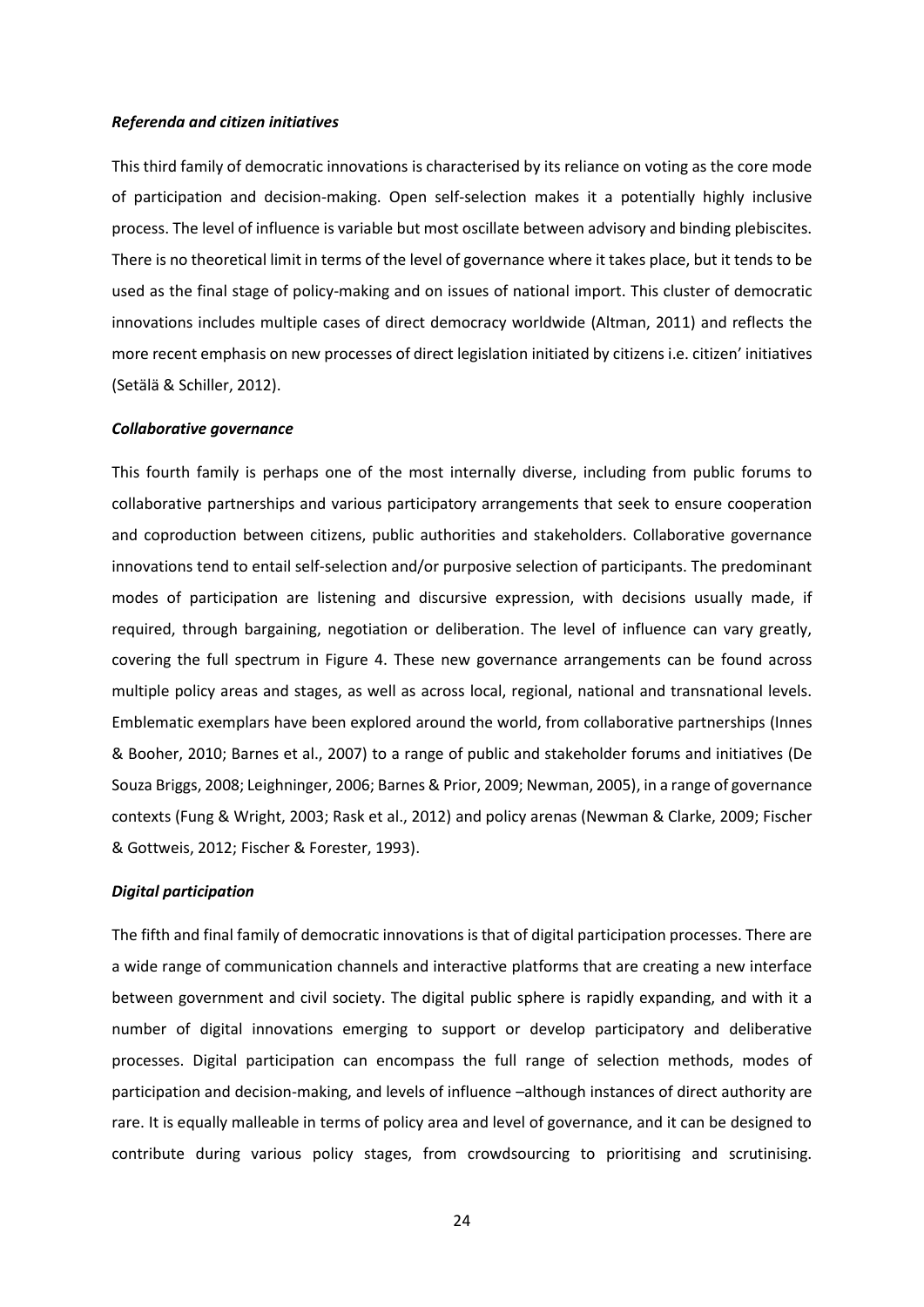Emblematic exemplars such as Open Ministry in Finland or the Icelandic crowdsourced constitutionmaking process can be found in online databases such as Participedia, which is itself a crowdsourced wiki to foster knowledge exchange on democratic innovations. However omnipresent today, the digital public sphere is a very recent phenomenon and there is some way to go to develop and test analytical frameworks to explore digital participation as a democratic innovation (but see Fung et al., 2013; Coleman & Shane, 2012; Howe, 2014).

As noted throughout the article, there are multiple examples of processes and institutions within each of these five conceptual families of democratic innovations. These five represent overarching clusters that allow us to establish meaningful distinctions and similarities, within and across democratic innovations. There are also a growing number of hybrid combinations of democratic innovations where process designers draw on complementary aspects between processes for the realisation of a broader set of democratic goods. For example, NHS Citizen<sup>12</sup> was an initiative in collaborative governance, including health authorities, citizens and stakeholders, and it featured an ambitious digital platform, a mini-public and large public and stakeholder forums, with each component contributing to different functions (e.g. crowd-sourcing, scrutiny, deliberation, aggregation). Hybrid democratic innovations are therefore purposeful assemblages of other democratic innovations.

## **Conclusion**

**.** 

This paper has grappled with the challenge of defining democratic innovations by unpacking key conceptual components in order to offer a synthesis of existing definitions and typologies. It is unsurprising that conceptual and typological issues arise when a new field emerges. The field of democratic innovation will remain one of exemplars and hybrids. But it is because of the unique interfaces they generate –between participatory and deliberative democracy, between civil society and the state, between policy and politics– that democratic innovations have become rich sites for the exploration of contemporary governance and citizenship.

Building on the development of the field so far, we have settled on defining democratic innovations as processes or institutions developed to reimagine and deepen the role of citizens in governance processes by increasing opportunities for participation, deliberation and influence. Having surveyed the literature, we have concluded that there are at least five emblematic conceptual families of democratic innovations –namely, mini-publics, participatory budgeting, collaborative governance, referenda and initiatives, and digital participation. We have noted that while the concept of

<sup>12</sup> Se[e http://participedia.net/en/cases/nhs-citizen](http://participedia.net/en/cases/nhs-citizen)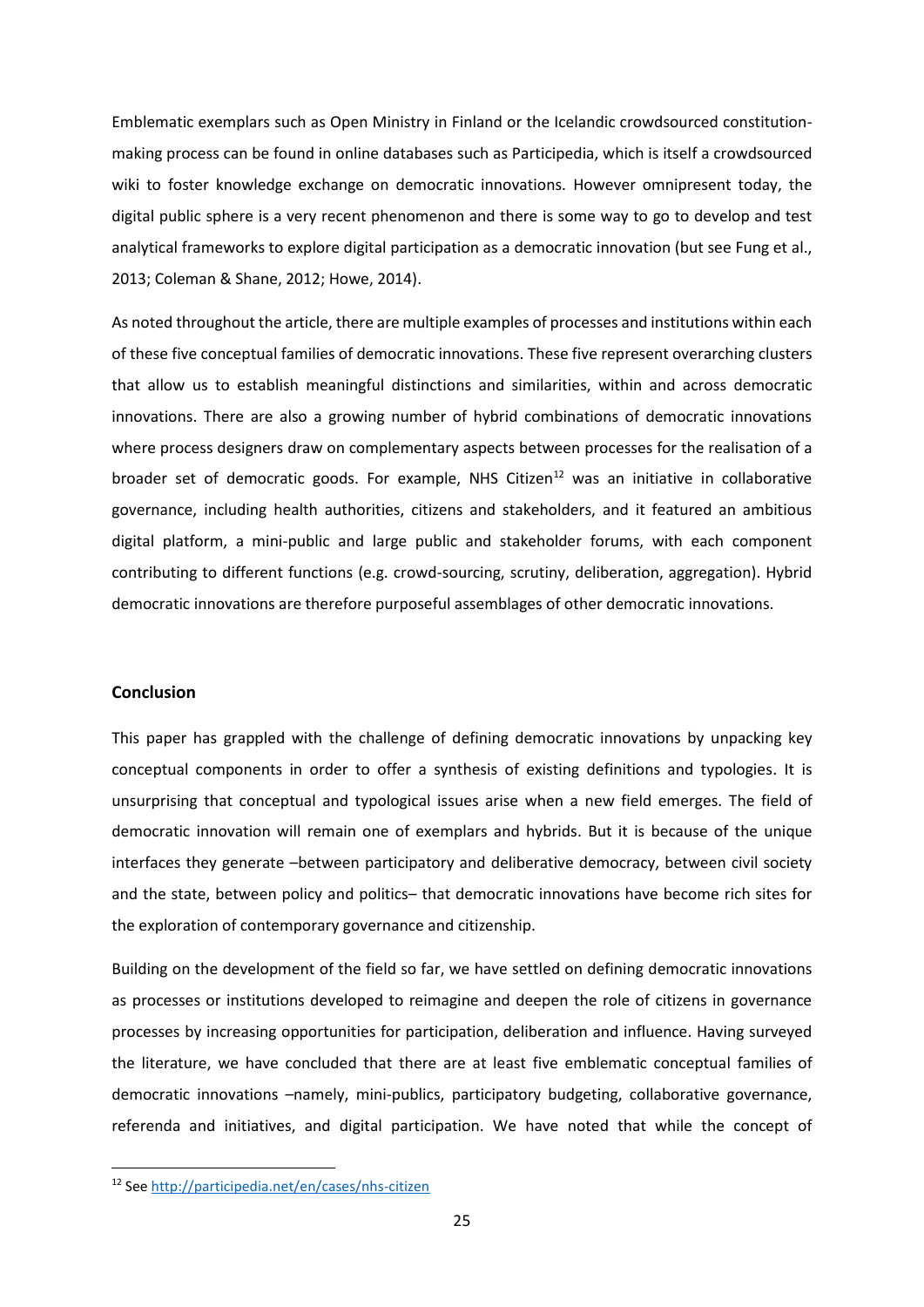democratic innovations has ineliminable features, these processes can take very different forms by virtue of variations in contingent (inclusion, participation, decision-making, influence) and contextual (policy area and stage, governance level) features. We have also made a broader distinction, between democratic innovation, understood as the myriad practices that shape the field, from democratic innovations, understood as the processes and institutions that anchor the field.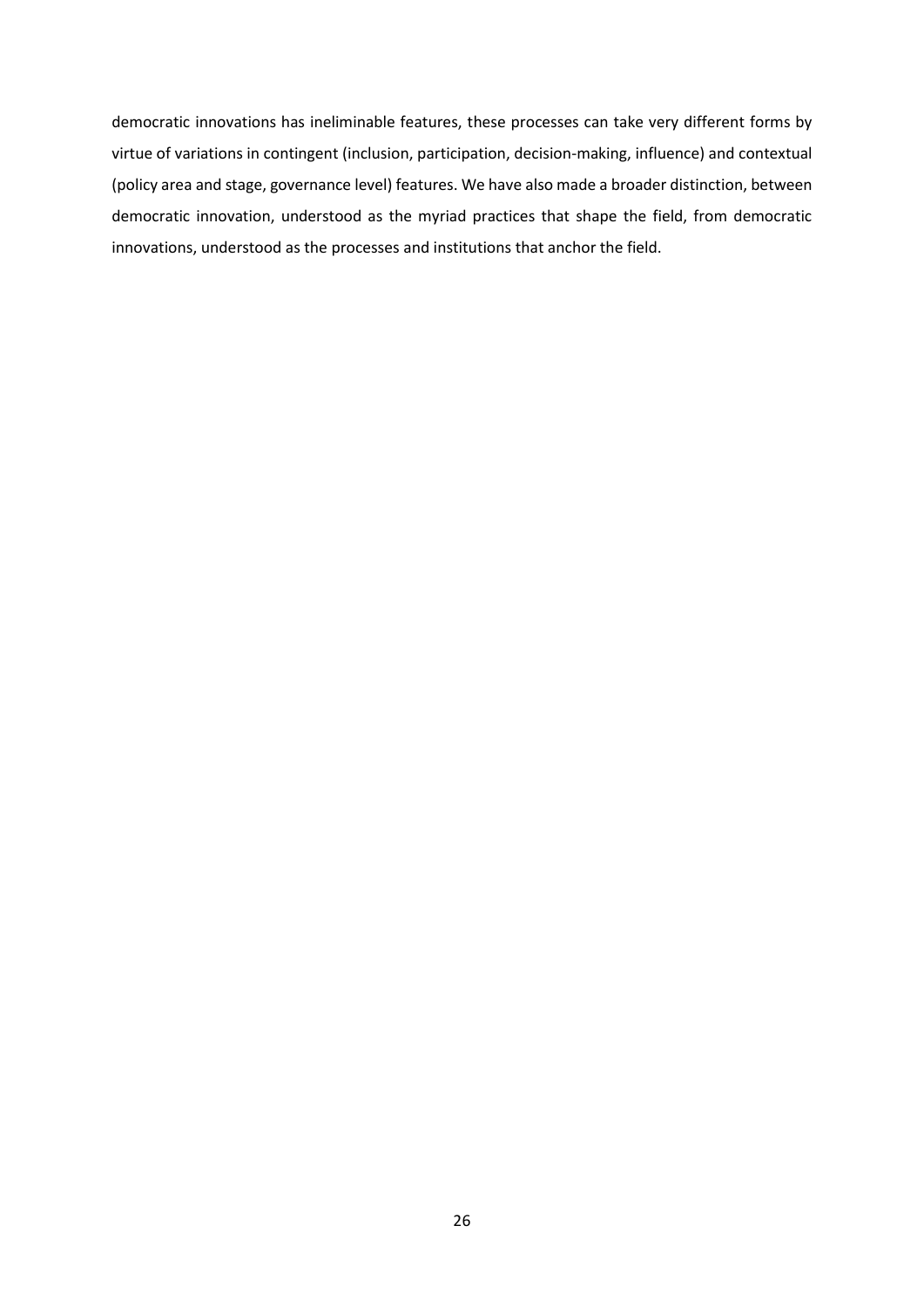## **References**

- Almen, O. (2016), 'Local participatory innovations and experts as political entrepreneurs: The case of China's democracy consultants', *Democratization, 23*(3), 478-497.
- Altman, D. (2011), *Direct democracy worldwide*, New York: Cambridge University Press.
- Åström, J., H. Hinsberg, M. N. Jonsson, & M. Karlsson. (2013), 'Crisis, innovation and e-participation: Towards a framework for comparative research', in M. A. Wimmer, E. Tambouris, & A. Macintosh (eds.), *Electronic participation - 5th IFIP WG 8.5 International Conference, ePart 2013, Koblenz, Germany. Proceedings*: Springer.
- Baiocchi, G. (2005), *Militants and citizens. The politics of participatory democracy in Porto Alegre*, Stanford: Stanford University Press.
- Baiocchi, G., & E. Ganuza. (2017), *Popular democracy: The paradox of participation*, Stanford, CA.: Stanford University Press.
- Barber, B. R. (2003), *Strong democracy. Participatory politics for a new age* (20th Anniversary Edition ed.), London: University of California Press.
- Barnes, M., J. Newman, & H. Sullivan. (2007), *Power, participation and political renewal: Case studies in public participation*, Bristol: The Policy Press.
- Barnes, M., & D. Prior (eds.) (2009), *Subversive citizens: Power, agency and resistance in public services*, Bristol: Policy Press.
- Böker, M., & S. Elstub. (2015), 'The possibility of critical mini-publics: Realpolitik and normative cycles in democratic theory', *Representation, Advance Online: DOI: 10.1080/00344893.2015.1026205*.
- Bua, A. (2012), 'Agenda Setting and Democratic Innovation: The Case of the Sustainable Communities Act (2007', *Politics, 32*(1), 10-20.
- Carson, L., & B. Martin. (1999), *Random selection in politics*, Westport, CT.: Praeger Publishers.
- Cohen, J. (2009), 'Reflections on deliberative democracy ', in T. Christiano & J. Christman (eds.), *Contemporary Debates in Political Philosophy*, Oxford: Wiley-Blackwell, pp. 247-263.
- Coleman, S., & P. M. Shane (eds.) (2012), *Connecting democracy: Online consultation and the flow of political communication*, Cambridge, MA: The MIT Press.
- Cooke, B., & U. Kothari (eds.) (2001), *Participation. The new tyranny?* , London: Zed Books.
- Coote, A., & J. Lenaghan. (1997), *Citizens' Juries: Theory into practice*, London: Institute for Public Policy Research.
- Cornwall, A., & V. S. P. Coelho. (2007), *Spaces for change? The politics of citizen participation in new democratic arenas*, London: Zed.
- Crosby, N. (1995), 'Citizen juries: One solution for difficult environmental questions', in O. Renn, T. Webler, & P. Wiedemann (eds.), *Fairness and competence in citizen participation: Evaluating models for environmental discourse*, Boston: Kluwer Academic, pp. 157-174.
- Crouzel. (2014), 'Democratic innovations: Reshaping public governance?', *Field Actions Science Reports, Special Issue 11*.
- Davidson, S., & S. Elstub. (2014), 'Deliberative and Participatory Democracy in the UK', *The British Journal of Politics & International Relations, 16*(3), 367-385.
- De Souza Briggs, X. (2008), *Democracy as problem solving. Civic capacity in communities accross the globe*, Cambridge and London: The MIT Press.
- della Porta, D. (2013), *Can democracy be saved? Participation, deliberation and social movements*, Cambridge: Polity Press.
- Dewey, J. (1927), *The public and its problems*, Denver: A. Swallow.
- Dias, N. (ed.) (2014), *Hope for democracy: 25 years of participatory budgeting worldwide*, Sao Bras de Alportel: In Loco Association.
- Dienel, P. C. (1999), 'Planning Cells: The German experience', in U. Khan (Ed.), *Participation beyond the ballot box: European case studies in state-citizen political dialogue*, London: UCL Press, pp. 81-93.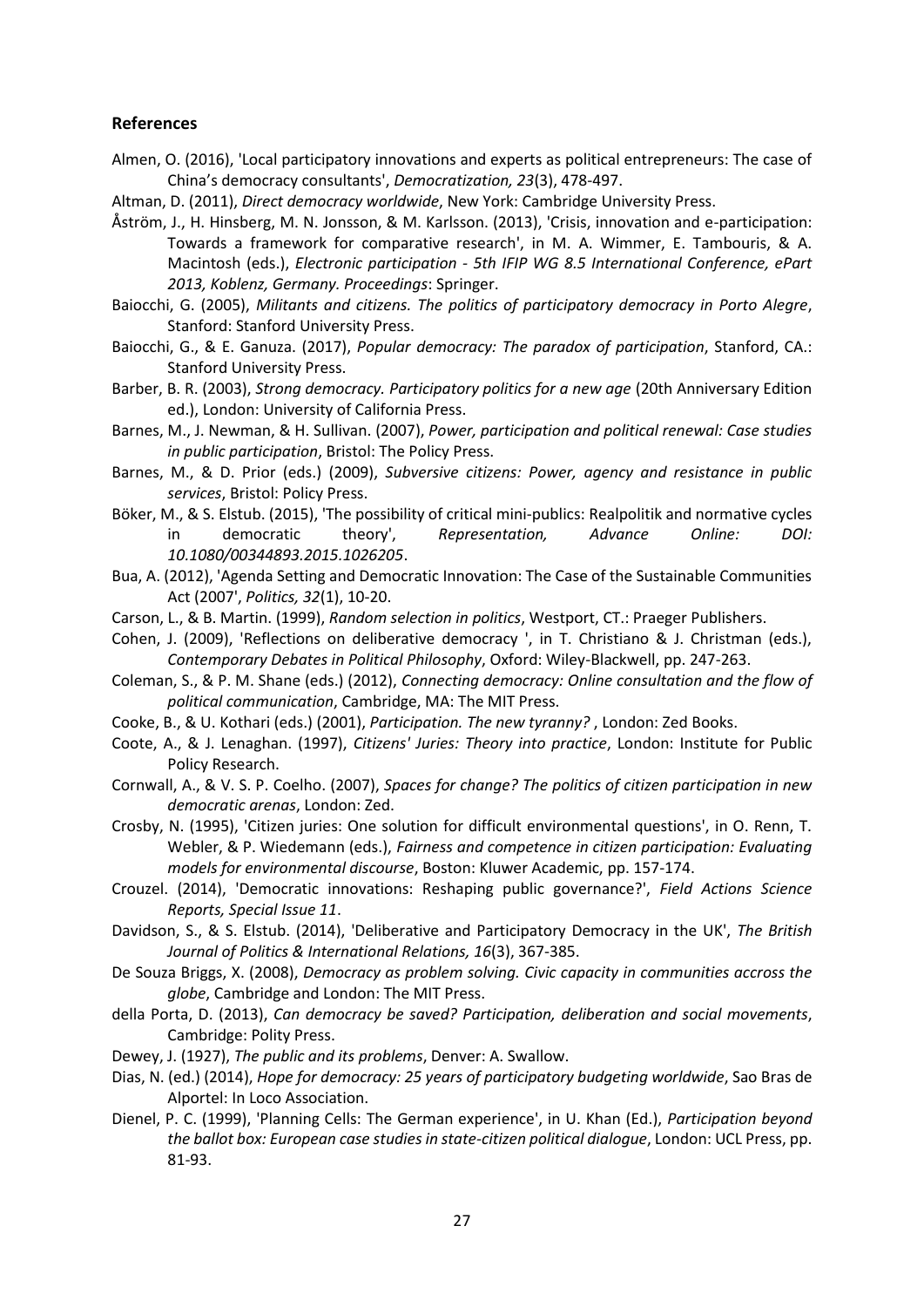- Dienel, P. C., & O. Renn. (1995), 'Planning Cells: A gate to 'fractal' mediation', in O. Renn, T. Webler, & P. Wiedemann (eds.), *Fairnes and competence in citizen participation*, Dordrecht: Kluwer, pp. 117-140.
- Elstub, S. (2014), 'Deliberative Pragmatic Equilibrium Review: A framework for comparing institutional devices and their enactment of deliberative democracy in the UK', *British Journal or Politics and International Relations, 16*(3), 386-409.
- Elstub, S. (forthcoming 2017), 'Deliberation and participatory democracy', in A. Bächtiger, J. S. Dryzek, J. Mansbridge, & M. Warren (eds.), *The Oxford Handbook of Deliberative Democracy*, Oxford: Oxford University Press.
- Elstub, S., & P. McLaverty. (2014), *Deliberative democracy: Issues and cases*, Edinburgh: Edinburgh University Press.
- Escobar, O. (2014). *Transformative practices: The political work of public engagement practitioners.* (PhD Thesis), University of Edinburgh, Online Access [https://www.era.lib.ed.ac.uk/handle/1842/9915,](https://www.era.lib.ed.ac.uk/handle/1842/9915) Edinburgh.
- Escobar, O. (forthcoming), 'Pluralism and democratic participation: What kind of citizen are citizens invited to be?'.
- Farrell, D. M. (2014), ''Stripped down' or reconfigured democracy', *West European Politics, 37*(2), 439- 455.
- Fischer, F. (2003), *Reframing public policy: Discursive politics and deliberative practices*, Oxford: Oxford University Press.
- Fischer, F. (2009), *Democracy and expertise: reorienting policy inquiry*, Oxford: Oxford University Press.
- Fischer, F., & J. Forester (eds.) (1993), *The argumentative turn in policy analysis and planning*, Durham; London: Duke University Press.
- Fischer, F., & H. Gottweis. (2012), *The argumentative turn revisited: Public policy as communicative practice*, Durham & London: Duke University Press.
- Fishkin, J. (2009), *When the People Speak: Deliberative Democracy and Public Consultation*, Oxford: Oxford University Press.
- Fishkin, J. (2012), 'Deliberative polling: Reflections on an ideal made practical', in B. Geißel & K. Newton (eds.), *Evaluating democratic innovations. Curing the democratic malaise?* , London: Routledge, pp. 71-89.
- Floridia, A. (2014), 'Beyond participatory democracy, towards deliberative democracy: Elements of a possible theoretical genealogy', *Rivista Italiana Di Scienza Politica, 3*, 299-326.
- Flyvbjerg, B. (2004), 'Five misunderstandings about case-study research', in C. Seale, G. Gobo, J. F. Gubrium, & D. Silverman (eds.), *Qualitative Research Practice*, London and Thousand Oaks, CA: Sage, pp. 420-434.
- Font, J., D. della Porta, & Y. Sintomer. (2014), *Participatory democracy in Southern Europe : causes, characteristics and consequences*, London ; New York: Rowman & Littlefield International.
- Fournier, P., H. van der Kolk, & R. K. Carty. (2011), *When Citizens Decide: Lessons from Citizen Assemblies on Electoral Reform*, Oxford: Oxford University Press.
- Freeden, M. (1994), 'Political concepts and ideological morphology', *The Journal of Political Philosophy, 2*(2), 140-164.
- Fung, A. (2006), 'Varieties of Participation in Complex Governance', *Public Administration Review, 66*, 66-75.
- Fung, A. (2007), 'Democratic theory and political science: A pragmatic method of constructive engagement', *The American Political Science Review, 101*(3), 443-458.
- Fung, A. (2012), 'Continuous Institutional Innovation and the Pragmatic Conception of Democracy', *Polity, 44*(4), 609-624.
- Fung, A., H. Russon Gilman, & J. Shkabatur. (2013), 'Six Models for the Internet + Politics', *International Studies Review, 15*(1), 30-47.
- Fung, A., & M. E. Warren. (2011), 'The Participedia Project: An Introduction', *International Public Management Journal, 14*(3), 341.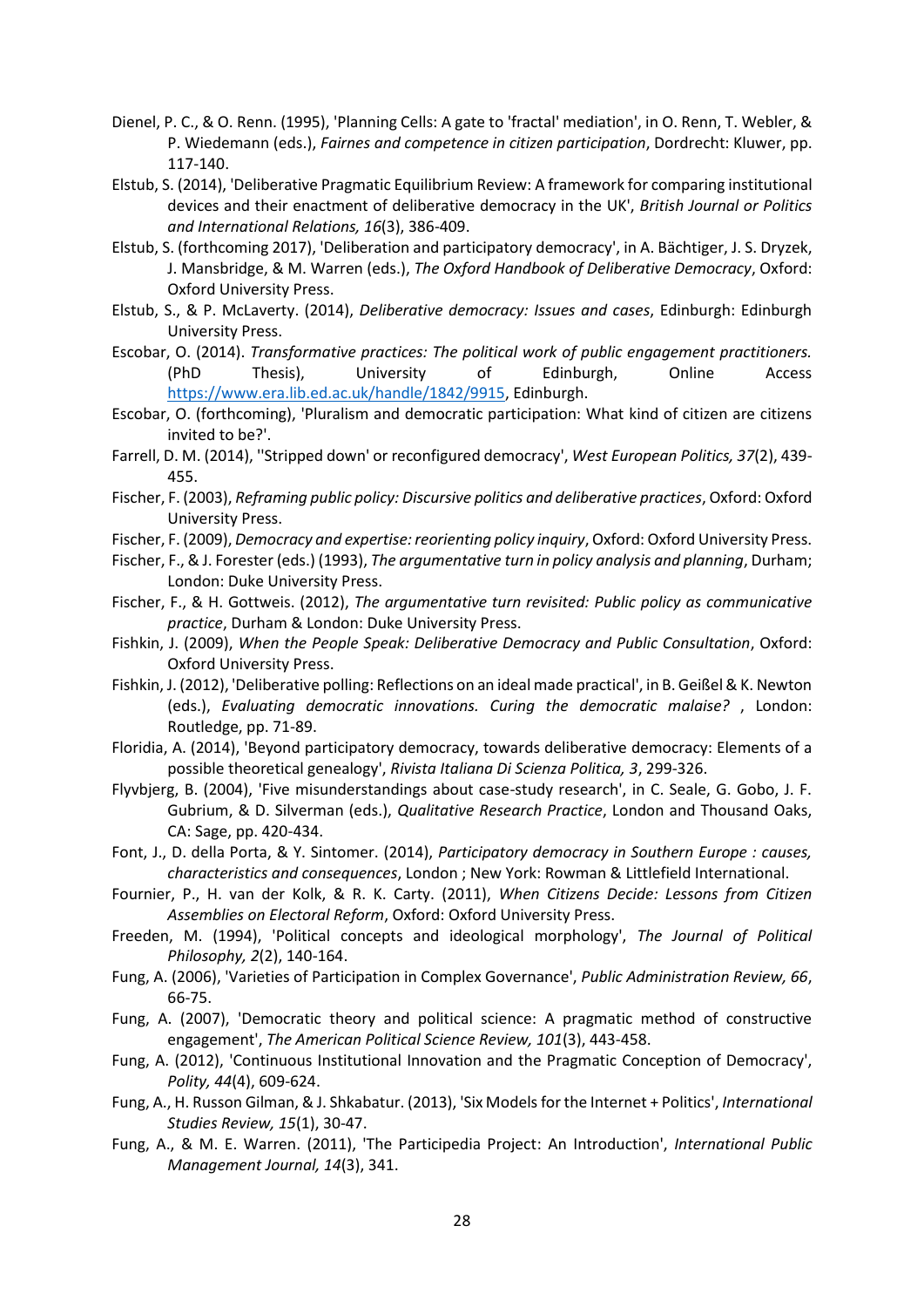- Fung, A., & E. O. Wright. (2003), 'Thinking about empowered participatory governance', in A. Fung & E. O. Wright (eds.), *Deepening democracy: Institutional innovations in empowered participatory governance*, London ; New York: Verso, pp. 3-42.
- Gallie, W. B. (1955-6), 'Essentially contested concepts', *Proceedings of the Aristotelian Society, 56*, 167- 198.
- Gaventa, J. (2006), 'Finding the spaces for change: A power analysis', *Ids Bulletin-Institute of Development Studies, 37*(6), 23-33.
- Geißel, B. (2012), 'Impacts of democratic innovations in Europe: findings and desiderata', in B. Geißel & K. Newton (eds.), *Evaluating Democratic Innovations. Curing the democratic malaise?* , London and New York: Routledge, pp. 163-183.
- Geißel, B. (2013), 'On the evaluation of participatory innovations A preliminary framework', in B. Geißel & M. Joas (eds.), *Participatory democratic innovations in Europe: Improving the quality of democracy?* , Berlin; Toronto: Barbara Budrich Publishers, pp. 8-31.
- Geißel, B., & M. Joas. (2013), *Participatory democratic innovations in Europe: Improving the quality of democracy?* , Berlin; Toronto: Barbara Budrich Publishers.
- Geißel, B., & K. Newton. (2012), *Evaluating democratic innovations. Curing the democratic malaise?* , London: Routledge.
- Gert, H. J. F. r. a. c., Synthese 105:177-190 (1995), 'Family resemblance and criteria', *Synthese, 105*, 177-190.
- Grönlund, K., A. Bächtiger, & M. Setälä (eds.) (2014), *Deliberative mini-publics: Involving citizens in the democratic process*, Colchester, UK: ECPR Press.
- Gylfason, T. (2013), '*Democracy on ice: a post-mortem of the Icelandic constitution'*, Retrieved from [http://www.opendemocracy.net/thorvaldur-gylfason/democracy-on-ice-post-mortem-of](http://www.opendemocracy.net/thorvaldur-gylfason/democracy-on-ice-post-mortem-of-icelandic-constitution)[icelandic-constitution](http://www.opendemocracy.net/thorvaldur-gylfason/democracy-on-ice-post-mortem-of-icelandic-constitution)
- Hajer, M. A., & H. Wagenaar. (2003), *Deliberative policy analysis understanding governance in the network society* (pp. xv, 307 p.). Retrieved from <http://ezproxy.lib.ed.ac.uk/login?url=http://www.myilibrary.com?id=43655>
- Hendriks, C. (2005), 'Consensus Conferences and Planning Cells: Lay citizen deliberations', in J. Gastil & P. Levine (eds.), *The deliberative democracy handbook: Strategies for effective civic engagement in the twenty-first century*, San Francisco: Jossey-Bass, pp. 80-110.
- Hendriks, C. (2011), *The politics of public deliberation: citizen engagement and interest advocacy*, Basingstoke: Palgrave Macmillan.
- Hendriks, C., & A. W. Dzur. (forthcoming), 'Innovating in the mainstream? Enhancing public deliberation in conventional politics'.
- Howe, C. (2014). *Building civic architecture in cyberspace: Digital civis spaces and the people who create them.* (PhD Thesis), University of Sussex.
- Innes, J. E., & D. E. Booher. (2010), *Planning with complexity: an introduction to collaborative rationality for public policy*, Abingdon; New York: Routledge.
- Joss, S., & J. Durand. (1995), *Public participation in science: The role of consensus conferences in Europe*, London: Science Museum.
- Kössler, K. (2015), 'Laboratories of democratic innovation? Direct, participatory, and deliberative democracy in Canadian provinces and municipalities', in C. Fraenkel-Haeberle, S. Kropp, F. Palermo, & K.-P. Sommermann (eds.), *Citizen participation in multi-level democracies*, Leiden; Boston: Brill Nijhoff, pp. 286-308.
- Kroll, J., & J. Swann. (2015), 'We, the people. Constitutional decision making through citizen-led deliberative processes'. Retrieved from
- Lee, C. W. (2015), *Do-it-yourself democracy: The rise of the public engagement industry*, New York: Oxford University Press.
- Lee, C. W., M. McQuarrie, & E. T. Walker (eds.) (2015), *Democratizing inequalities: Dilemmas of the new public participation*, New York and London: New York University Press.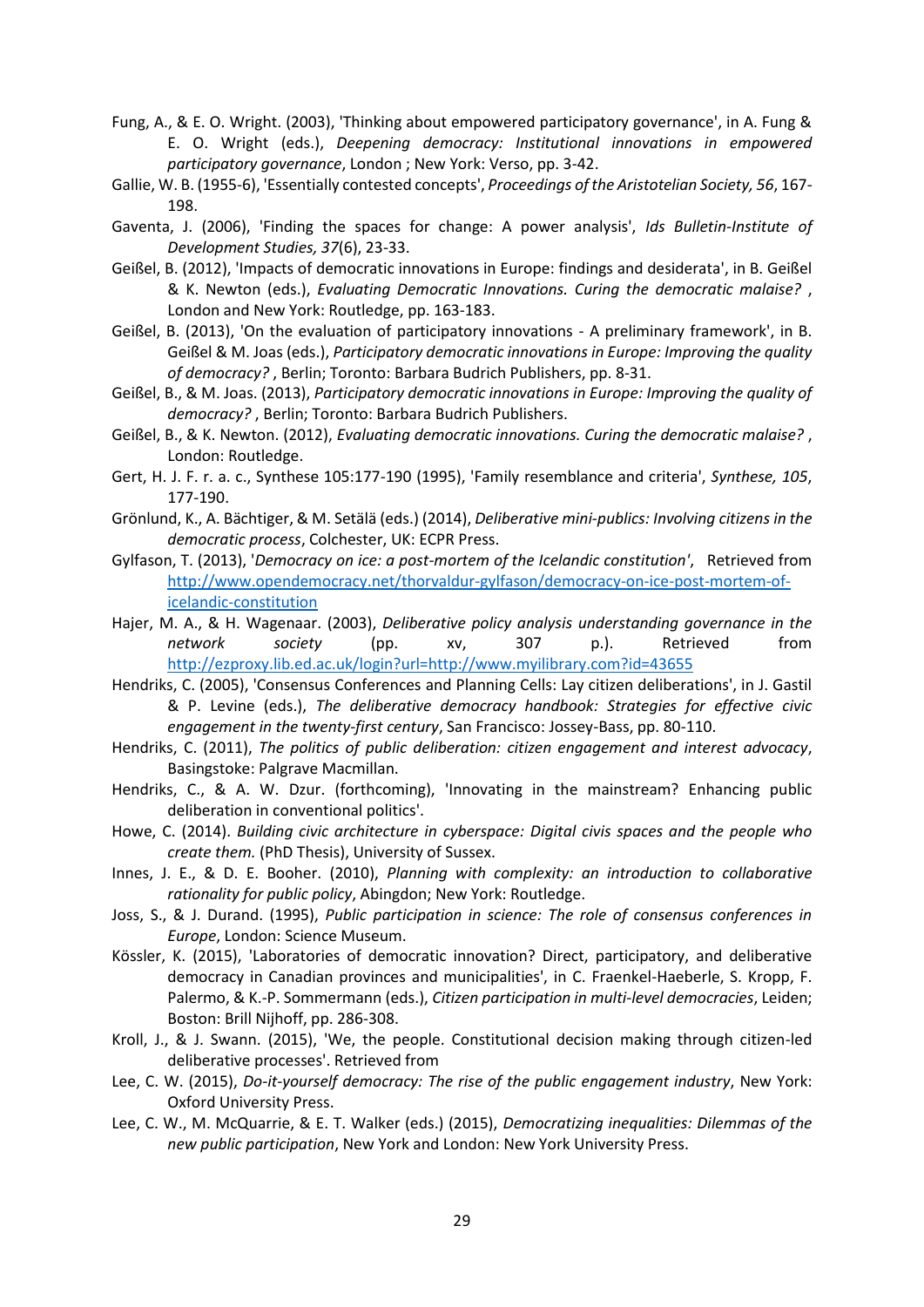- Leidner, R. (1991), 'Stretching the boundaries of Liberalism Democratic Innovation in a Feminist Organisation. Leidner. 1991.', *Signs, 16*(2), 263-289.
- Leighninger, M. (2006), *The Next Form of Democracy*, Nashville: Vanderbilt University Press.
- Levac, D., H. Colquhoun, & K. K. Brien. (2010), 'Scoping studies: advancing the methodology', *Implementation Science : IS, 5*, 69-69.
- Mahony, N., J. Newman, & C. Barnett. (2010), *Rethinking the public: Innovations in research, theory and politics*, Bristol: The Policy Press.
- Mattijssen, T. J. M., J. H. Behagel, & A. E. Buijs. (2014), 'How democratic innovations realise democratic goods. Two case studies of area committees in the Netherlands', *Journal of Environmental Planning and Management*, 1-18.
- Michels, A. (2011), 'Innovations in democratic governance: how does citizen participation contribute to a better democracy?', *International Review of Administrative Sciences, 77*(2), 275-293.
- Newman, J. (2005), *Remaking governance: Peoples, politics and the public sphere*, Bristol: Policy Press.
- Newman, J., & J. Clarke. (2009), *Publics, politics and power: Remaking the public in public services*, Los Angeles, [Calif.] ; London: Sage.
- Newton, K. (2012), 'Curing the democratic malaise with democratic innovations', in B. Geißel & K. Newton (eds.), *Evaluating democratic innovations. Curing the democratic malaise?* , London: Routledge, pp. 3-20.
- Osborne, S. P. (ed.) (2010), *The new public governance? Emerging perspectives on the theory and practice of public governance*, London; New York: Routledge.
- Parkinson, J., & J. Mansbridge. (2012), *Deliberative systems: Deliberative democracy at the large scale*, Cambridge: Cambridge University Press.
- Pateman, C. (1970), *Participation and democratic theory*, Cambridge: Cambridge University Press.
- Public Agenda. (2016a), 'A process of growth: The expansion of PArticipatory Budgeting in the United States and Canada in 2015-16'. Retrieved from
- Public Agenda. (2016b), 'Public spending, by the people -Participatory Budgeting in the United States and Canada in 2014-15'. Retrieved from
- Rask, M., & R. Worthington (eds.) (2015), *Governing biodiversity through democratic deliberation*, London and New York: Routledge.
- Rask, M., R. Worthington, & M. Lammi (eds.) (2012), *Citizen participation in global environmental governance*, Abingdon; New York: Earthscan.
- Ryfe, D., & B. Stalsburg. (2012), 'The participation and recruitment challenge', in T. Nabatchi, J. Gastil, G. M. Weiksner, & M. Leighninger (eds.), *Democracy in motion: Evaluating the practice and impact of deliberative civic engagement*, New York: Oxford University Press, pp. 43-58.
- Saward, M. (2000), *Democratic innovation: Deliberation, representation, and association*, London: Routledge.
- Schatzki, T. R. (2002), *The site of the social: A philosophical account of the constitution of social life and change*, University Park, Pennsylvania: Pennsylvania State University Press.
- Schatzki, T. R., K. Knorr-Cetina, & E. v. Savigny. (2000), *The practice turn in contemporary theory*, New York ; London: Routledge.
- Setälä, M., & T. Schiller. (2012), *Citizen's initiatives in Europe: Procedures and consequences of agendasetting by citizens*, Lomdon: Palgrave Macmillan.
- Sintomer, Y., A. Röcke, & C. Herzberg. (2016), *Participatory budgeting in Europe: Democracy and public governance*, Abingdon: Routledge.
- Smith, G. (2005), '*Beyond the ballot. 57 Democratic innovations from around the world'*, Retrieved from<http://www.powerinquiry.org/>
- Smith, G. (2009), *Democratic innovations: Designing institutions for citizen participation*, Cambridge: Cambridge University Press.
- Sørensen, E. (2017), 'Political innovations: innovations in political institutions, processes and outputs', *Public Management Review, 19*(1), 1-19.